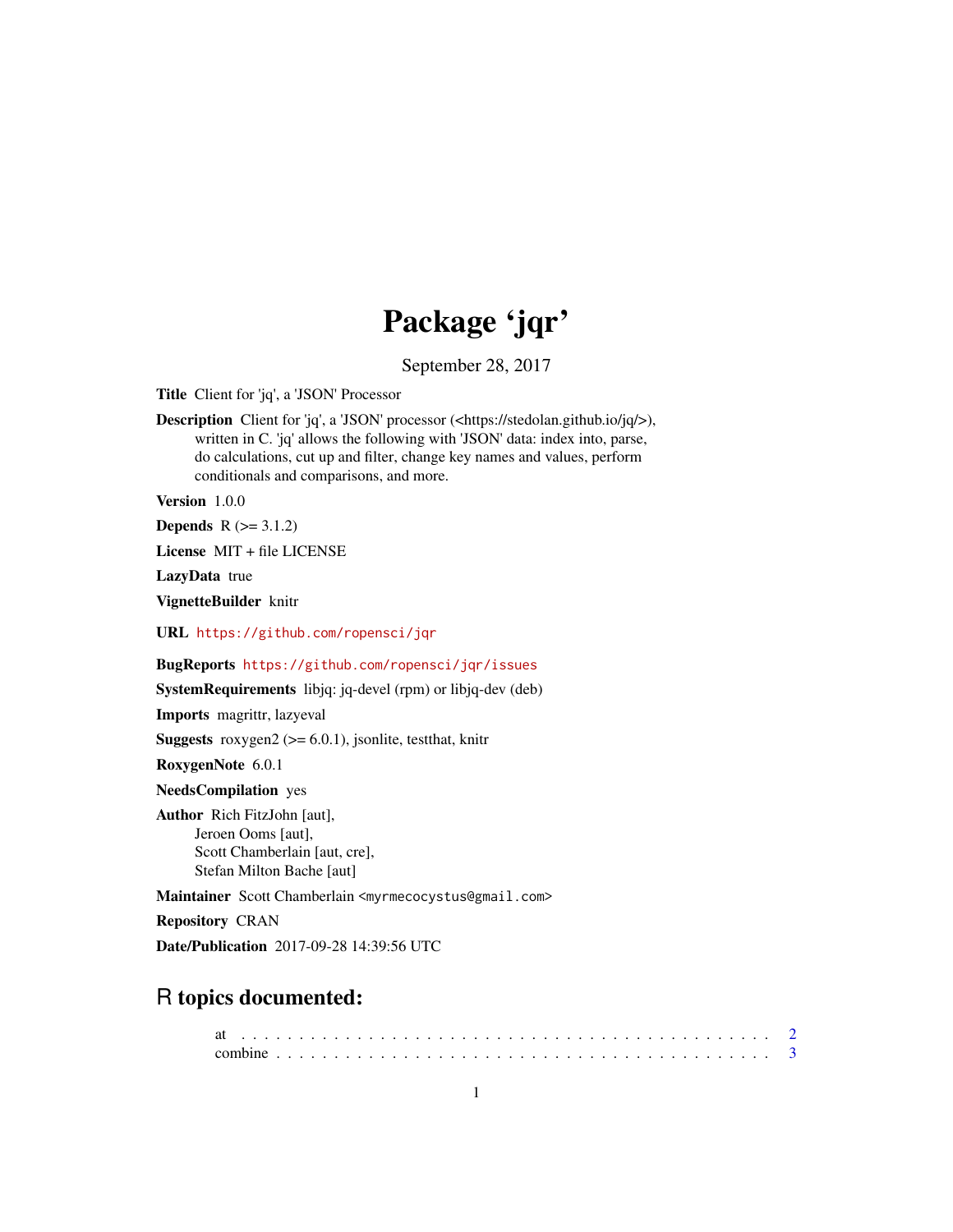|       |        | $\overline{4}$ |
|-------|--------|----------------|
|       |        | $\overline{4}$ |
|       |        | -5             |
|       |        | 5              |
|       |        | 7              |
|       |        | -8             |
|       |        | -9             |
|       |        |                |
|       |        |                |
|       |        |                |
|       |        |                |
|       |        |                |
|       |        |                |
|       |        |                |
|       |        |                |
|       | select |                |
|       |        |                |
|       |        |                |
|       |        |                |
|       |        |                |
| Index |        | 24             |

at *Format strings and escaping*

# Description

Format strings and escaping

## Usage

at(.data, ...)

at\_(.data, ..., .dots)

## Arguments

| .data | input. This can be JSON input, or an object of class jor that has JSON and<br>query params combined, which is passed from function to function when using<br>the jar DSL. |
|-------|---------------------------------------------------------------------------------------------------------------------------------------------------------------------------|
| .     | Comma separated list of unquoted variable names                                                                                                                           |
| .dots | Used to work around non-standard evaluation                                                                                                                               |
| dots  | dots                                                                                                                                                                      |

<span id="page-1-0"></span> $2 \times 2$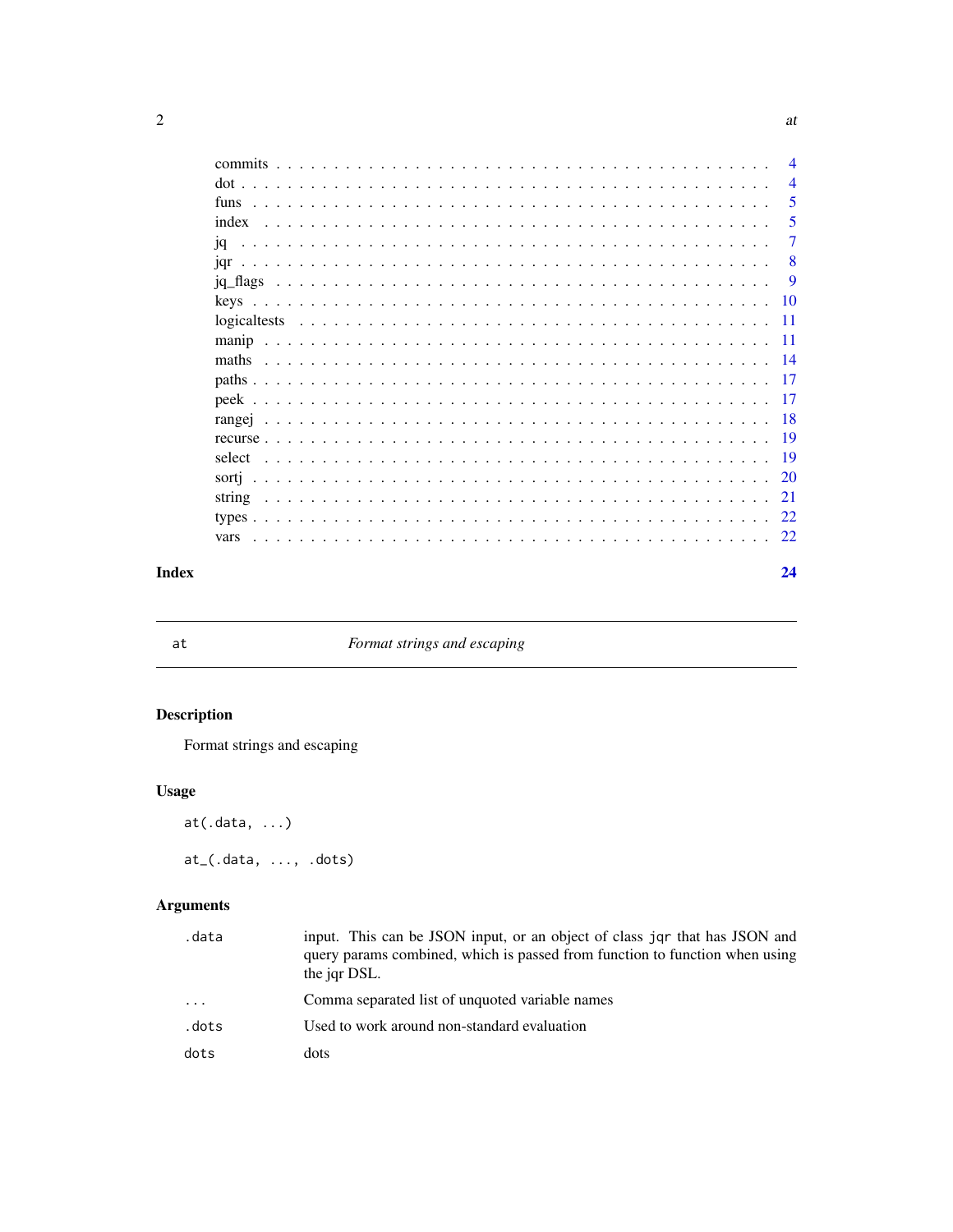#### <span id="page-2-0"></span>combine 3

#### Examples

```
x <- '{"user":"stedolan","titles":["JQ Primer", "More JQ"]}'
x %>% at(base64) %>% peek
x %>% at(base64)
x %>% index() %>% at(base64)
y <- '["fo", "foo", "barfoo", "foobar", "barfoob"]'
y %>% index() %>% at(base64)
## prepare for shell use
y %>% index() %>% at(sh)
## rendered as csv with double quotes
z \leq '[1, 2, 3, "a"]'
z %>% at(csv)
## rendered as csv with double quotes
z %>% index()
z %>% index() %>% at(text)
## % encode for URI's
#### DOESNT WORK --------------------------
## html escape
#### DOESNT WORK --------------------------
## serialize to json
#### DOESNT WORK -------------------------
```
combine *Combine json pieces*

#### Description

Combine json pieces

#### Usage

combine(x)

#### Arguments

x Input, of class json

```
x \le - '{"foo": 5, "bar": 7}' %>% select(a = .foo)
combine(x)
```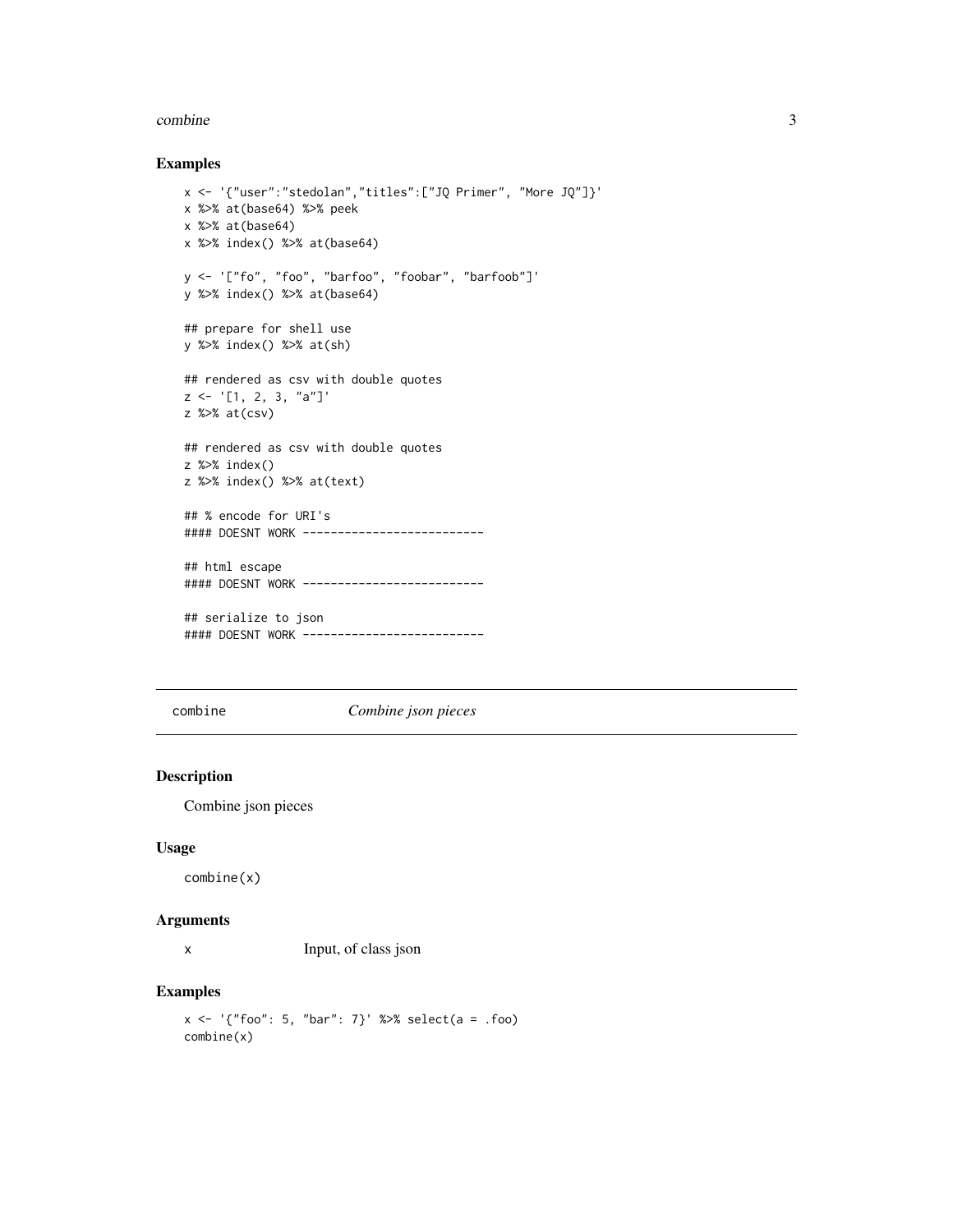<span id="page-3-0"></span>

```
(x \leq - commits %>% index() %>%
 select(sha = .sha, name = .commit.committer.name))
combine(x)
```
#### commits *GitHub Commits Data*

### Description

GitHub Commits Data

#### Format

A character string of json github commits data for the jq repo.

dot *dot and related functions*

#### Description

dot and related functions

#### Usage

```
dot(.data)
dot_{-}(.data, dots = ".'')dotstr(.data, ...)
dotstr_(.data, ..., .dots)
```
#### Arguments

| .data | input. This can be JSON input, or an object of class jor that has JSON and<br>query params combined, which is passed from function to function when using<br>the jqr DSL. |
|-------|---------------------------------------------------------------------------------------------------------------------------------------------------------------------------|
| dots  | dots                                                                                                                                                                      |
| .     | Comma separated list of unquoted variable names                                                                                                                           |
| .dots | Used to work around non-standard evaluation                                                                                                                               |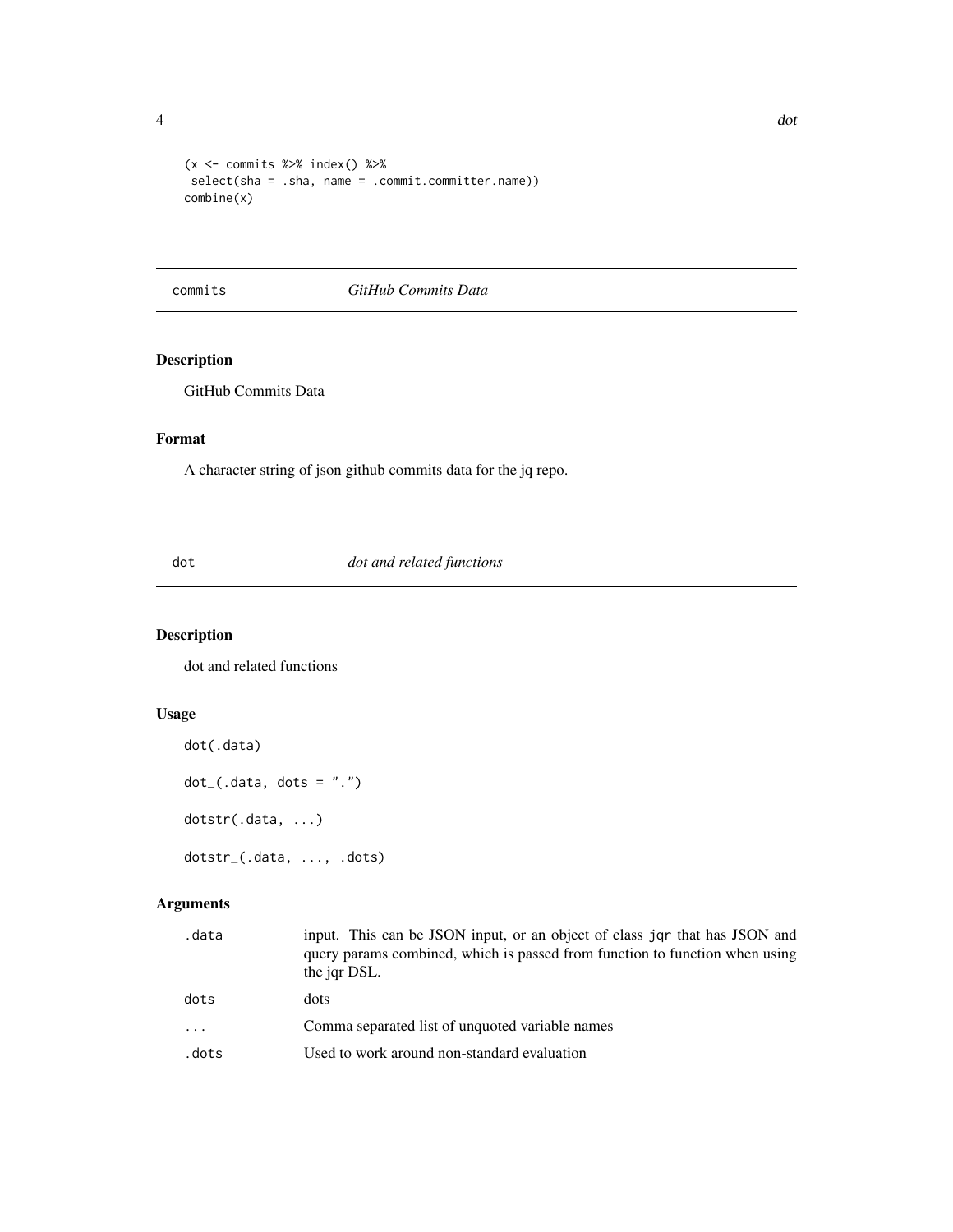#### <span id="page-4-0"></span>funs 5

#### Examples

```
str <- '[{"name":"JSON", "good":true}, {"name":"XML", "good":false}]'
str %>% dot
str %>% index %>% dotstr(name)
'{"foo": 5, "bar": 8}' %>% dot
'{"foo": 5, "bar": 8}' %>% dotstr(foo)
'{"foo": {"bar": 8}}' %>% dotstr(foo.bar)
```
funs *Define and use functions*

#### Description

Define and use functions

#### Usage

funs(.data, fxn, action)

#### Arguments

| .data  | input                                                 |
|--------|-------------------------------------------------------|
| fxn    | A function definition, without def (added internally) |
| action | What to do with the function on the data              |

#### Examples

```
jq("[1,2,10,20]", 'def increment: . + 1; map(increment)')
"[1,2,10,20]" %>% funs('increment: . + 1', 'map(increment)')
"[1,2,10,20]" %>% funs('increment: . / 100', 'map(increment)')
"[1,2,10,20]" %>% funs('increment: . / 100', 'map(increment)')
'[[1,2],[10,20]]' %>% funs('addvalue(f): f as $x | map(. + $x)', 'addvalue(.[0])')
"[1,2]" %>% funs('f(a;b;c;d;e;f): [a+1,b,c,d,e,f]', 'f(.[0];.[1];.[0];.[0];.[0];.[0])')
"[1,2,3,4]" %>% funs('fac: if . == 1 then 1 else . * (. - 1 | fac) end', '[.[] | fac]')
```
index *index and related functions*

#### Description

index and related functions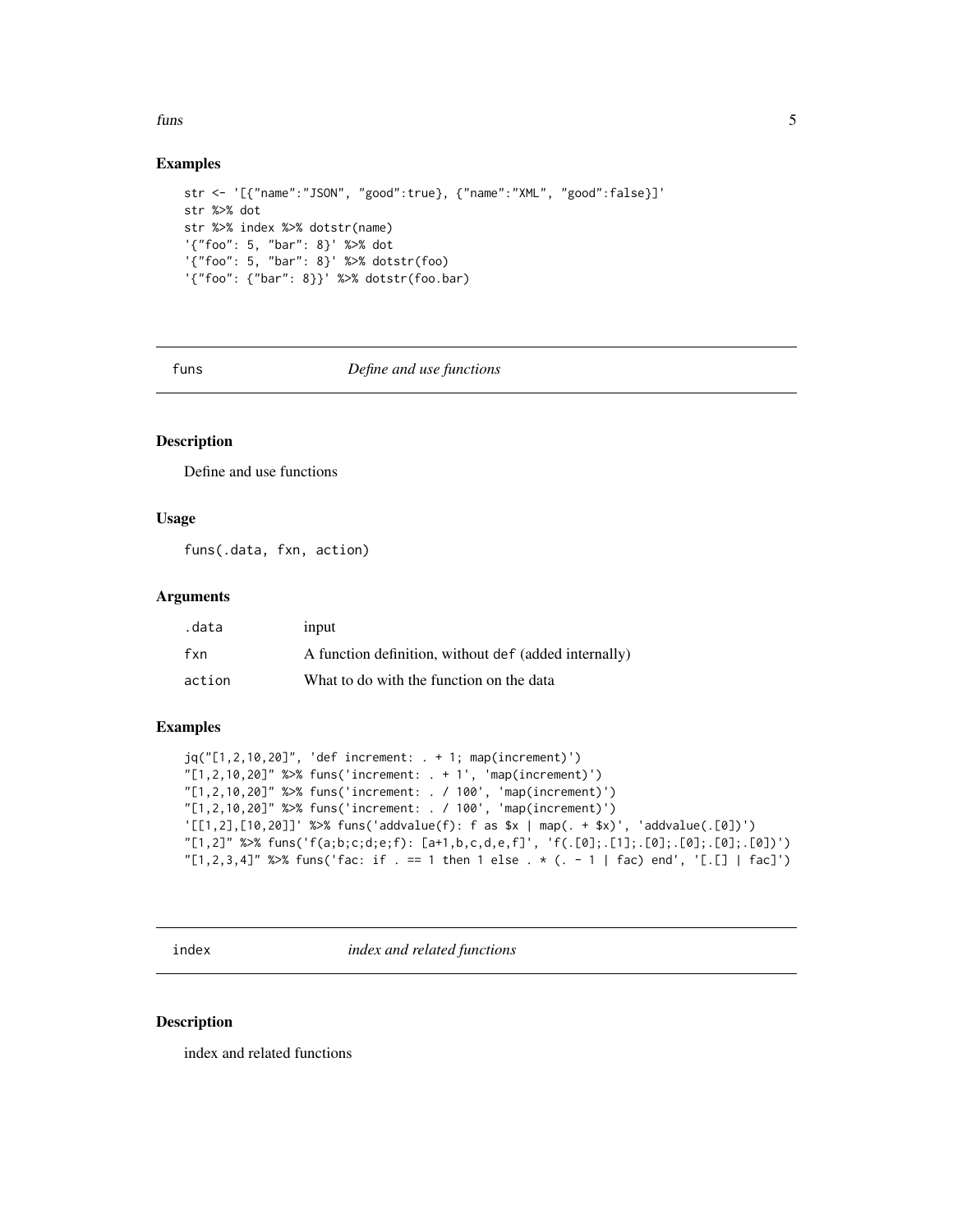#### Usage

```
index(.data, ...)
index_(.data, ..., .dots)
indexif(.data, ...)
indexif_(.data, ..., .dots)
dotindex(.data, ...)
dotindex_(.data, ..., .dots)
```
#### Arguments

| .data      | input. This can be JSON input, or an object of class jqr that has JSON and<br>query params combined, which is passed from function to function when using<br>the jar DSL. |
|------------|---------------------------------------------------------------------------------------------------------------------------------------------------------------------------|
| $\ddots$ . | Comma separated list of unquoted variable names                                                                                                                           |
| .dots      | Used to work around non-standard evaluation                                                                                                                               |
| dots       | dots                                                                                                                                                                      |

#### Details

- index/index\_ queries like: .[], .[0], .[1:5], .["foo"]
- indexif/indexif\_ queries like: . ["foo"]?
- dotindex/dotindex\_ queries like: .[].foo, .[].foo.bar

```
str <- '[{"name":"JSON", "good":true}, {"name":"XML", "good":false}]'
str %>% index
'{"name":"JSON", "good":true}' %>% indexif(name)
'{"name":"JSON", "good":true}' %>% indexif(good)
'{"name":"JSON", "good":true}' %>% indexif(that)
'{"a": 1, "b": 1}' %>% index
'[]' %>% index
'[{"name":"JSON", "good":true}, {"name":"XML", "good":false}]' %>% index(0)
'["a","b","c","d","e"]' %>% index(2)
'["a","b","c","d","e"]' %>% index('2:4')
'["a","b","c","d","e"]' %>% index('2:5')
'["a","b","c","d","e"]' %>% index(':3')
'["a","b","c","d","e"]' %>% index('-2:')
str %>% index %>% select(bad = .name)
'[{"name":"JSON", "good":true}, {"name":"XML", "good":false}]' %>%
 dotindex(name)
'[{"name":"JSON", "good":true}, {"name":"XML", "good":false}]' %>%
```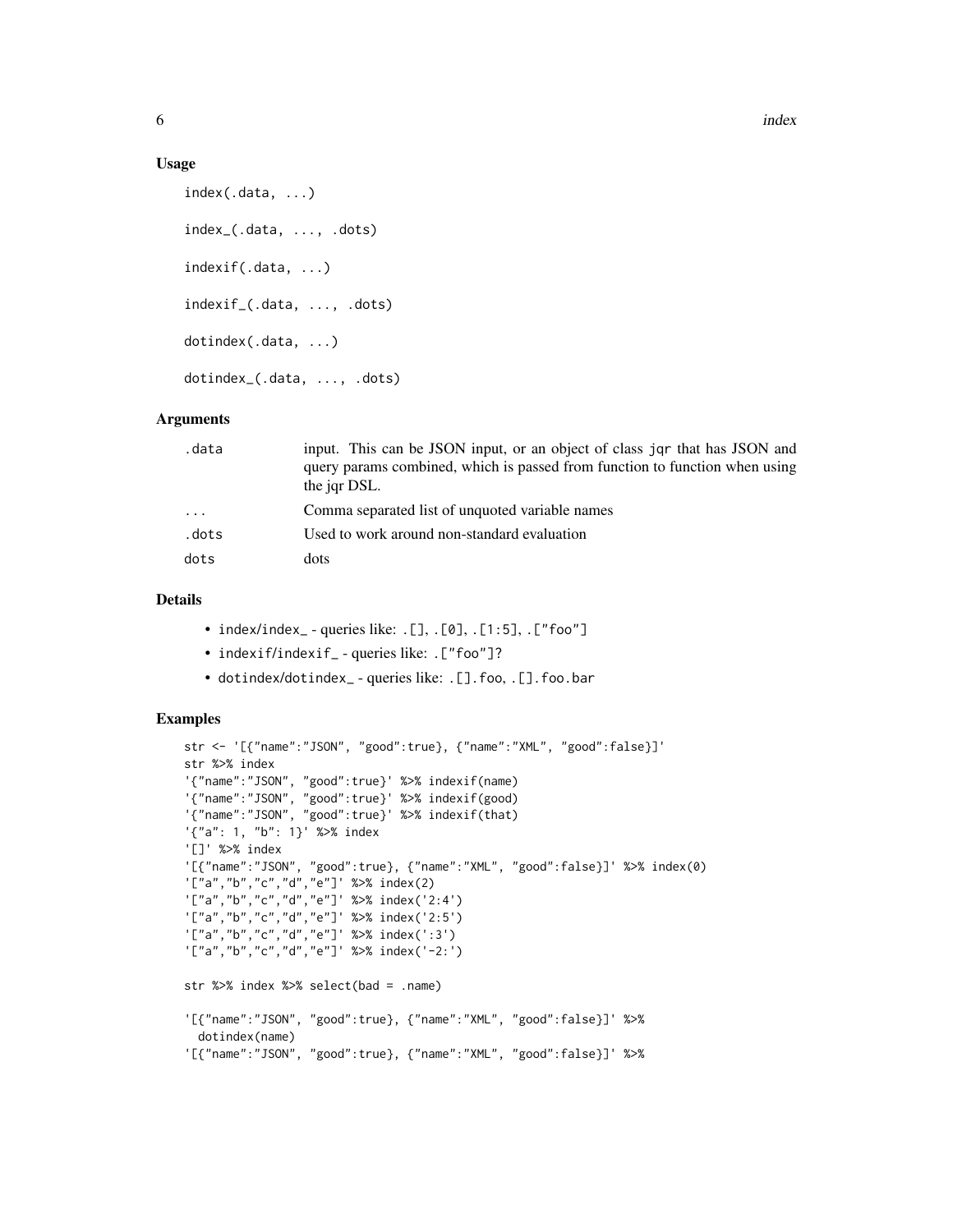```
jq 7
```

```
dotindex(good)
'[{"name":"JSON", "good":{"foo":5}}, {"name":"XML", "good":{"foo":6}}]' %>%
 dotindex(good)
'[{"name":"JSON", "good":{"foo":5}}, {"name":"XML", "good":{"foo":6}}]' %>%
 dotindex(good.foo)
```
<span id="page-6-1"></span>

#### jq *Execute a query with jq*

#### Description

jq is meant to work with the high level interface in this package. jq also provides access to the low level interface in which you can use jq query strings just as you would on the command line. Output gets class of json, and pretty prints to the console for easier viewing. jqr doesn't do pretty printing.

#### Usage

 $jq(x, \ldots)$ ## S3 method for class 'jqr'  $jq(x, \ldots)$ ## S3 method for class 'character'

 $jq(x, \ldots, flags = jq_flags())$ 

#### Arguments

| x                       | ison object or character string with json data, this can be one or more valid json<br>objects                                 |
|-------------------------|-------------------------------------------------------------------------------------------------------------------------------|
| $\cdot$ $\cdot$ $\cdot$ | character specification of jq query. Each element in code will be combined<br>with "1", which is convenient for long queries. |
| flags                   | See jq_flags                                                                                                                  |

#### See Also

[peek](#page-16-1)

```
'{"a": 7}' %>% do(.a + 1)
'[8,3,null,6]' %>% sortj
x <- '[{"message": "hello", "name": "jenn"},
  {"message": "world", "name": "beth"}]'
jq(index(x))
jq('{"a": 7, "b": 4}', 'keys')
```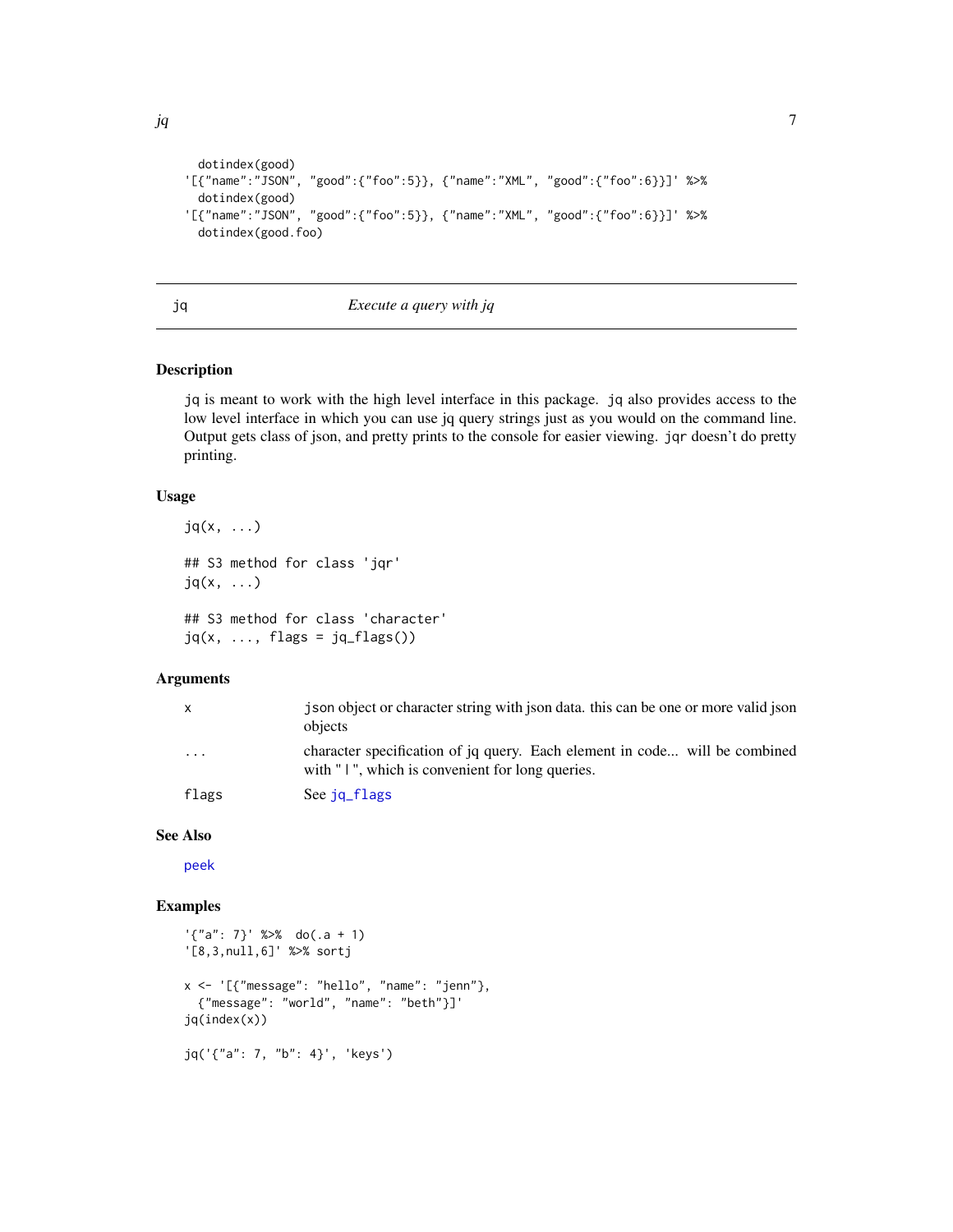<span id="page-7-0"></span>

```
jq('[8,3,null,6]', 'sort')
# many json inputs
jq("[123, 456] [77, 88, 99]", ".[]")
```
#### jqr *jqr: An R client for the C library jq*

#### Description

jqr: An R client for the C library jq

#### Low-level

Low level interface, in which you can execute 'jq' code just as you would on the command line. Available via [jq](#page-6-1)

#### High-level DSL

High-level, uses a suite of functions to construct queries. Queries are constucted, then excuted internally with [jq](#page-6-1)

#### Pipes

The high level DSL supports piping, though you don't have to use pipes.

#### NSE and SE

Most DSL functions have NSE (non-standard evaluation) and SE (standard evaluation) versions, which make jqr easy to use for interactive use as well as programming.

#### jq version

We link to jq through the installed version on your system, so the version can vary. Run jq  $-$ version to get your jq version

#### indexing

note that jq indexing starts at 0, whereas R indexing starts at 1. So when you want the first thing in an array using jq, for example, you want 0, not 1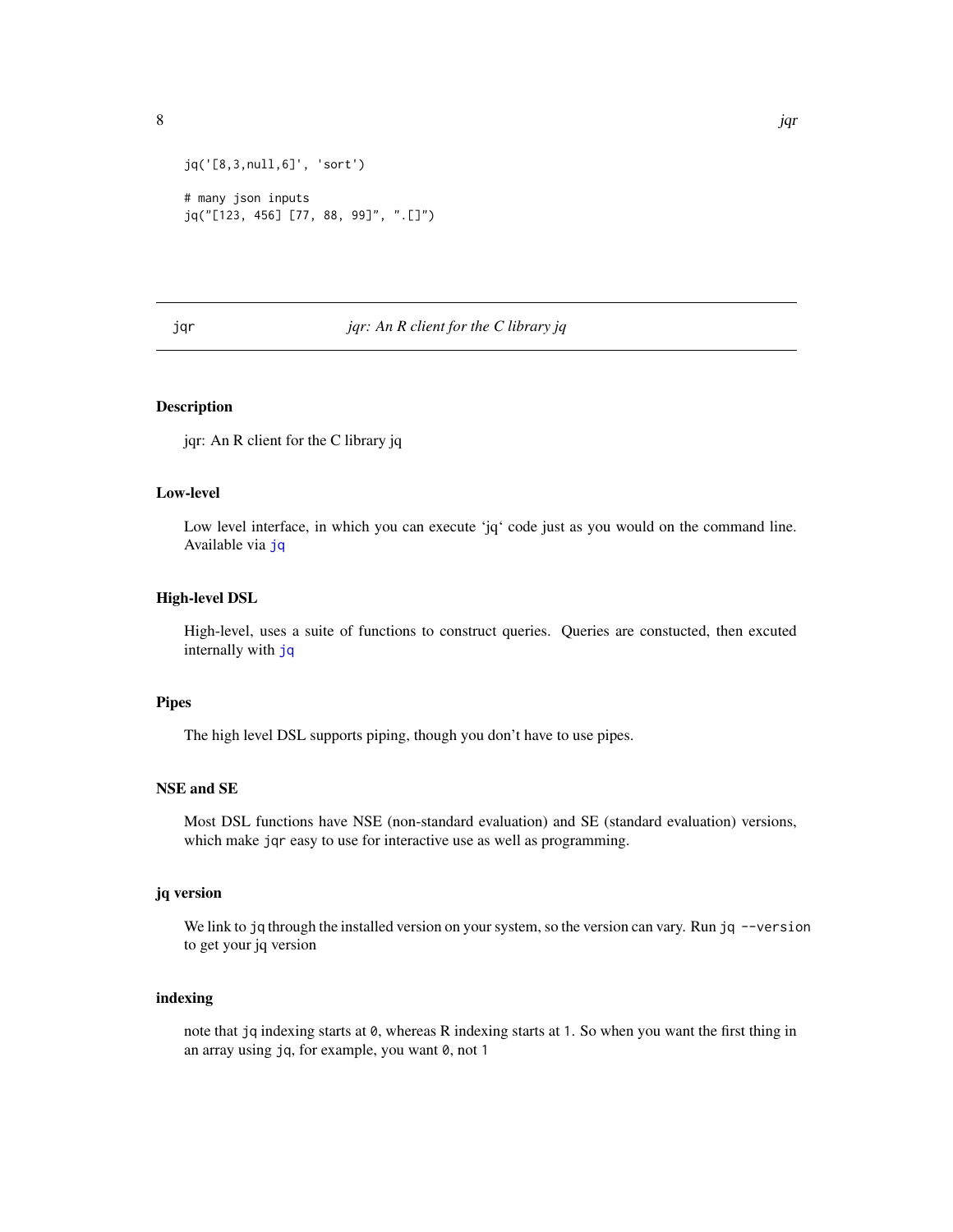#### <span id="page-8-0"></span>jq\_flags 9

#### output data format

Note that with both the low level interface and the high level DSL, we print the output to look like a valid JSON object to make it easier to look at. However, it's important to know that the output is really just a simple character string or vector of strings - it's just the print function that pretty prints it and makes it look like a single JSON object. What jq is giving you often is a stream of valid JSON objects, each one of which is valid, but altogether are not valid. However, a trick you can do is to wrap your jq program in brackets like [.[]] instead of .[] to give a single JSON object

Related to above, you can use the function provided [string](#page-20-1) with the high level DSL to get back a character string instead of pretty printed version

<span id="page-8-1"></span>

| jq_flags | Flags for use with jq |  |
|----------|-----------------------|--|
|----------|-----------------------|--|

#### Description

The flags function is provided for the high-level DSL approach, whereas the jq\_flags function is used to provide the low-level jq with the appropriate flags.

#### Usage

```
jq_flags(pretty = FALSE, ascii = FALSE, color = FALSE, sorted = FALSE)
flags(.data, pretty = FALSE, ascii = FALSE, color = FALSE,
  sorted = FALSE)
```
#### Arguments

| pretty | Pretty print the json (different to json lite's pretty printing).                                           |
|--------|-------------------------------------------------------------------------------------------------------------|
| ascii  | Force jq to produce pure ASCII output with non-ASCII characters replaced by<br>equivalent escape sequences. |
| color  | Add ANSI escape sequences for coloured output                                                               |
| sorted | Output fields of each object with keys in sorted order                                                      |
| .data  | A jar object.                                                                                               |

#### Examples

'{"a": 7, "z":0, "b": 4}' %>% flags(sorted = TRUE) '{"a": 7, "z":0, "b": 4}' %>% dot %>% flags(sorted = TRUE) jq('{"a": 7, "z":0, "b": 4}', ".") %>% flags(sorted = TRUE) jq('{"a": 7, "z":0, "b": 4}', ".", flags = jq\_flags(sorted = TRUE))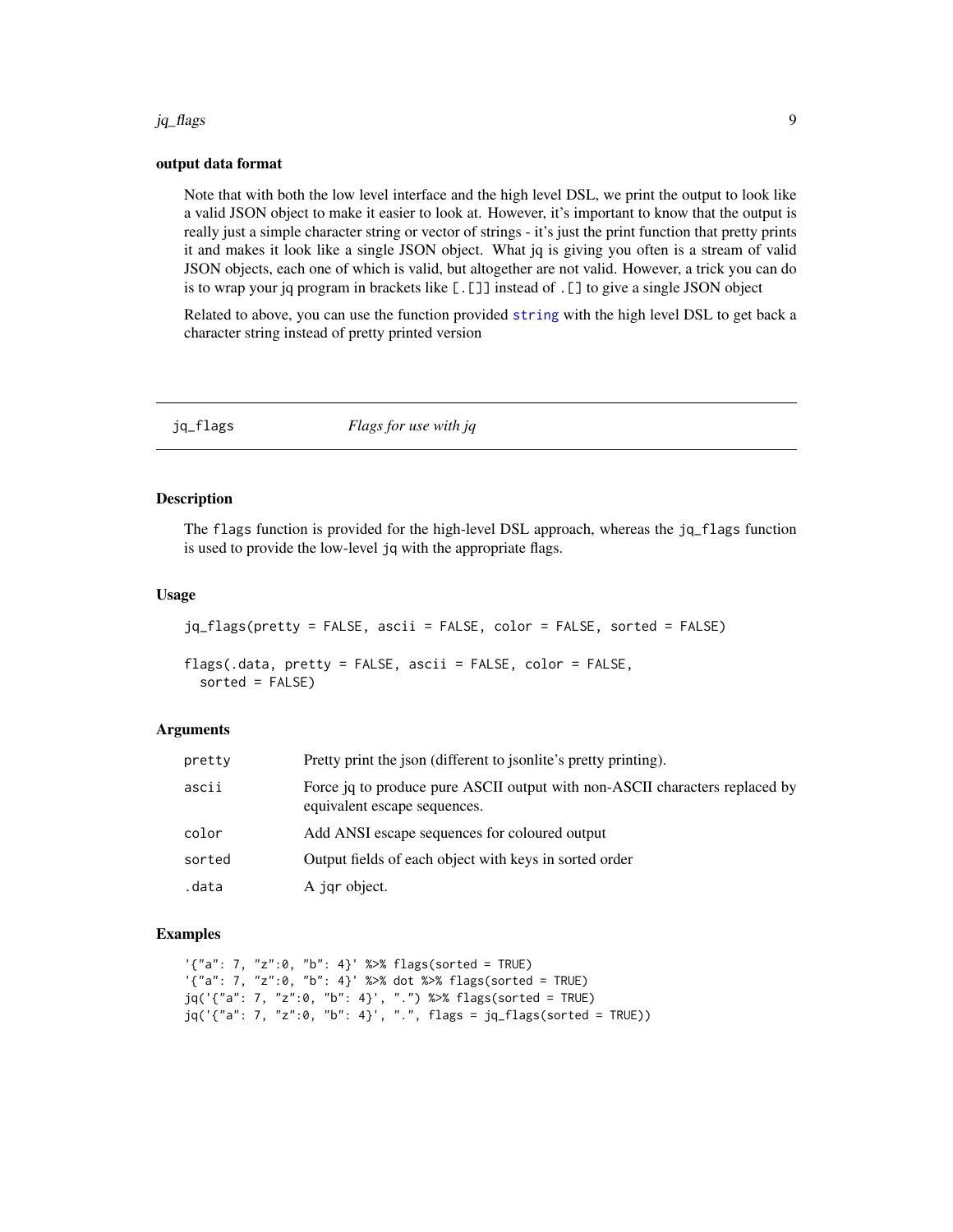#### <span id="page-9-0"></span>Description

keys takes no input, and retrieves keys. del deletes provided keys. haskey checks if a json string has a key, or the input array has an element at the given index.

#### Usage

```
keys(.data)
del(.data, ...)
del_(.data, ..., .dots)
haskey(.data, ...)
haskey_(.data, ..., .dots)
```
#### Arguments

| .data | input. This can be JSON input, or an object of class jor that has JSON and<br>query params combined, which is passed from function to function when using |
|-------|-----------------------------------------------------------------------------------------------------------------------------------------------------------|
| .     | the jar DSL.<br>Comma separated list of unquoted variable names                                                                                           |
| .dots | Used to work around non-standard evaluation                                                                                                               |
| dots  | dots                                                                                                                                                      |

```
# get keys
str <- '{"foo": 5, "bar": 7}'
jq(str, "keys")
str %>% keys()
# delete by key name
jq(str, "del(.bar)")
str %>% del(bar)
# check for key existence
str3 <- '[[0,1], ["a","b","c"]]'
jq(str3, "map(has(2))")
str3 %>% haskey(2)
jq(str3, "map(has(1,2))")
str3 %>% haskey(1,2)
## many JSON inputs
```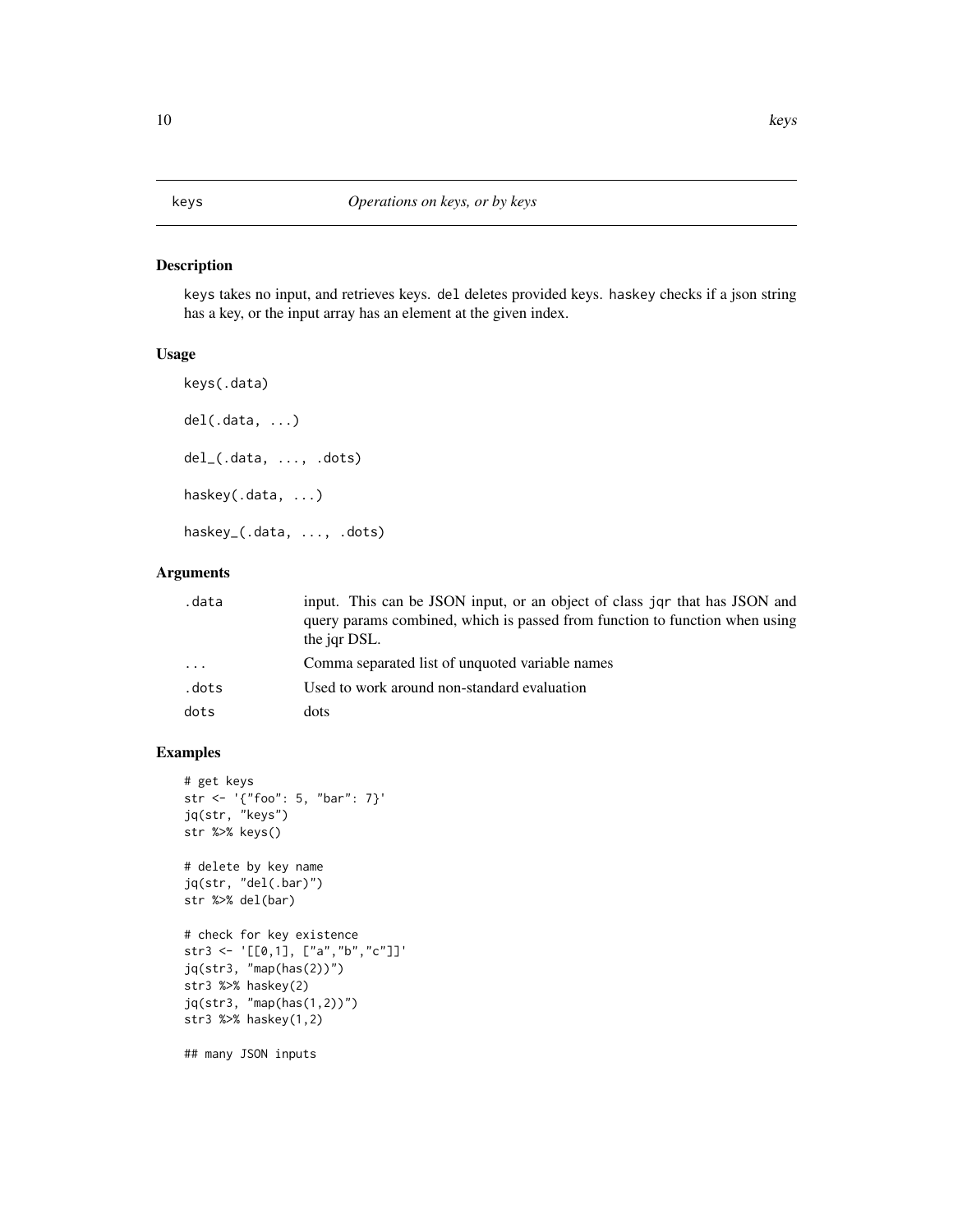#### <span id="page-10-0"></span>logicaltests 11

```
'{"foo": 5, "bar": 7} {"hello": 5, "world": 7}' %>% keys
'{"foo": 5, "bar": 7} {"hello": 5, "bar": 7}' %>% del(bar)
```
logicaltests *Logical tests*

#### Description

Logical tests

#### Usage

allj(.data)

anyj(.data)

#### Arguments

.data input. This can be JSON input, or an object of class jqr that has JSON and query params combined, which is passed from function to function when using the jqr DSL.

#### Examples

```
# any
'[true, false]' %>% anyj
'[false, false]' %>% anyj
'[]' %>% anyj
# all
'[true, false]' %>% allj
'[true, true]' %>% allj
'[]' %>% allj
## many JSON inputs
'[true, false] [true, true] [false, false]' %>% anyj
'[true, false] [true, true] [false, false]' %>% allj
```
manip *Manipulation operations*

#### Description

Manipulation operations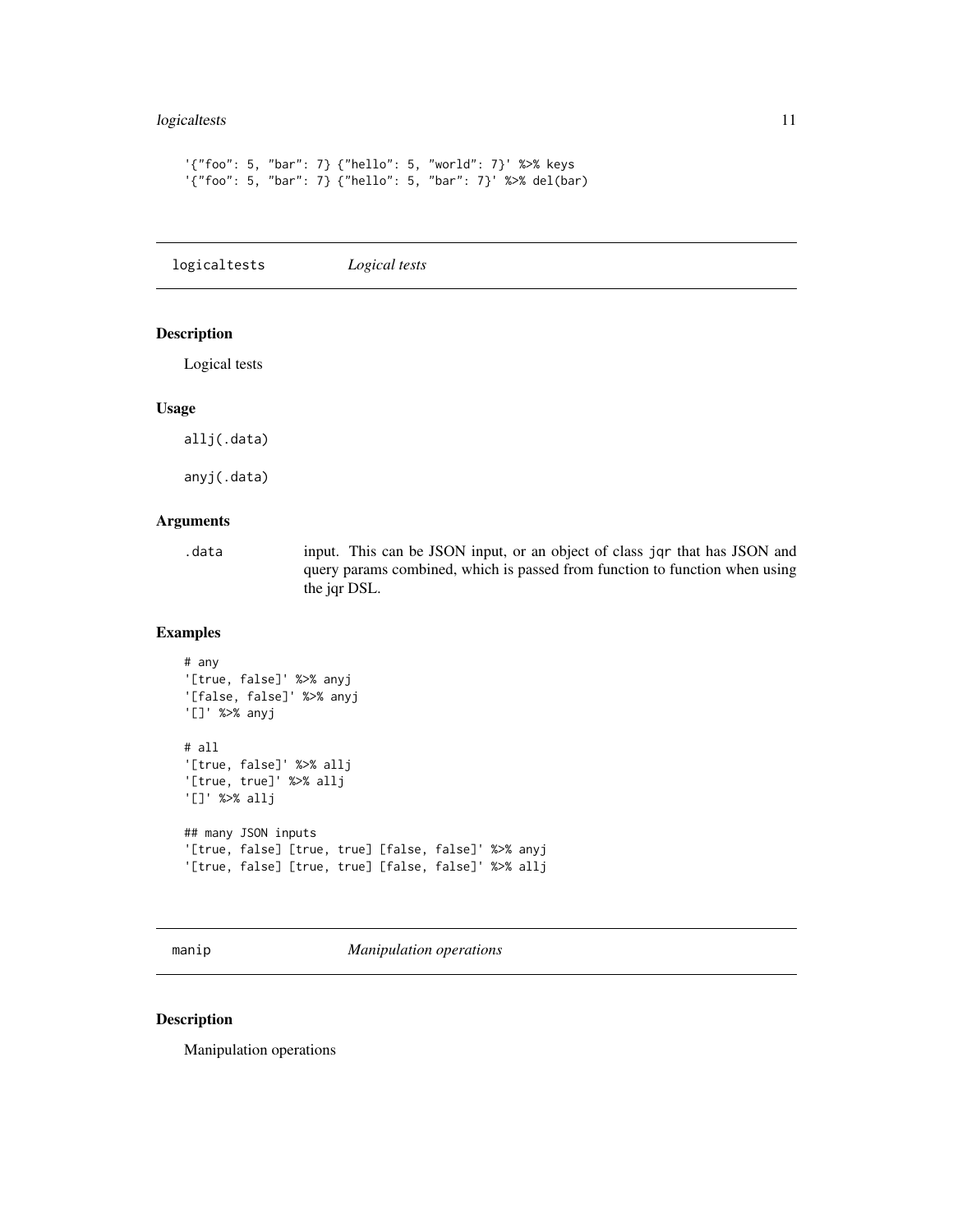12 manip

#### Usage

join(.data, ...) join\_(.data, ..., .dots) splitj(.data, ...) splitj\_(.data, ..., .dots) ltrimstr(.data, ...) ltrimstr\_(.data, ..., .dots) rtrimstr(.data, ...) rtrimstr\_(.data, ..., .dots) startswith(.data, ...) startswith\_(.data, ..., .dots) endswith(.data, ...) endswith\_(.data, ..., .dots) index\_loc(.data, ...) index\_loc\_(.data, ..., .dots) rindex\_loc(.data, ...) rindex\_loc\_(.data, ..., .dots) indices(.data, ...) indices\_(.data, ..., .dots) tojson(.data) fromjson(.data) tostring(.data) tonumber(.data) contains(.data, ...) contains\_(.data, ..., .dots)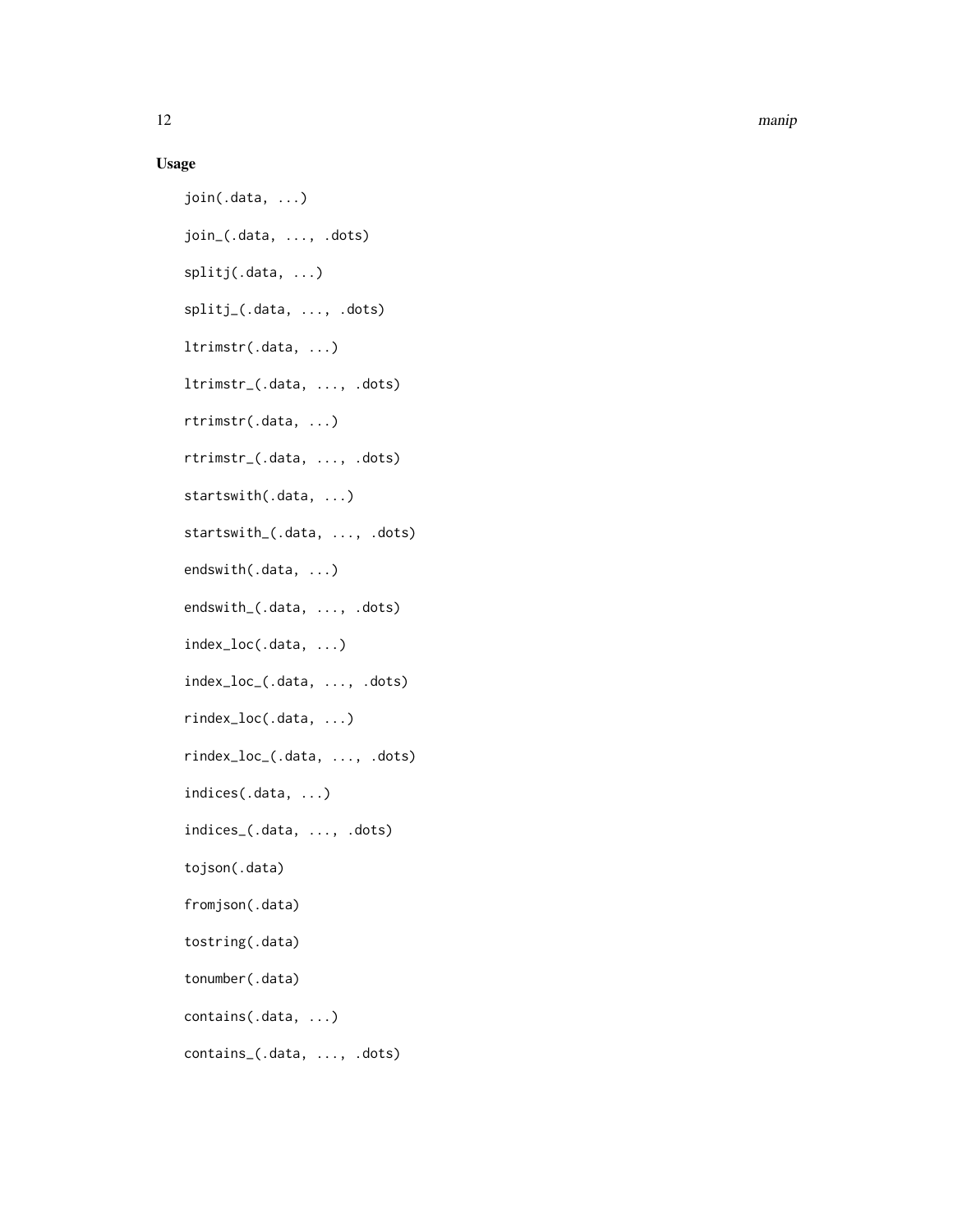```
uniquej(.data, ...)
uniquej_(.data, ..., .dots)
group(.data, ...)
group_(.data, ..., .dots)
```
#### Arguments

| .data | input. This can be JSON input, or an object of class jqr that has JSON and<br>query params combined, which is passed from function to function when using<br>the jqr DSL. |
|-------|---------------------------------------------------------------------------------------------------------------------------------------------------------------------------|
| .     | Comma separated list of unquoted variable names                                                                                                                           |
| .dots | Used to work around non-standard evaluation                                                                                                                               |
| dots  | dots                                                                                                                                                                      |
|       |                                                                                                                                                                           |

#### See Also

[add](#page-0-0)

```
# join
str <- '["a","b,c,d","e"]'
jq(str, 'join(", ")')
str %>% join
str %>% join(`;`)
str %>% join(`yep`)
## many JSON inputs
'["a","b,c,d","e"] ["a","f,e,f"]' %>% join(`---`)
# split
jq('"a, b,c,d, e"', 'split(", ")')
# ltrimstr
jq('["fo", "foo", "barfoo", "foobar", "afoo"]', '[.[]|ltrimstr("foo")]')
'["fo", "foo", "barfoo", "foobar", "afoo"]' %>% index() %>% ltrimstr(foo)
# rtrimstr
jq('["fo", "foo", "barfoo", "foobar", "foob"]', '[.[]|rtrimstr("foo")]')
'["fo", "foo", "barfoo", "foobar", "foob"]' %>% index() %>% rtrimstr(foo)
# startswith
str <- '["fo", "foo", "barfoo", "foobar", "barfoob"]'
jq(str, '[.[]|startswith("foo")]')
str %>% index %>% startswith(foo)
## many JSON inputs
'["fo", "foo"] ["barfoo", "foobar", "barfoob"]' %>% index %>% startswith(foo)
```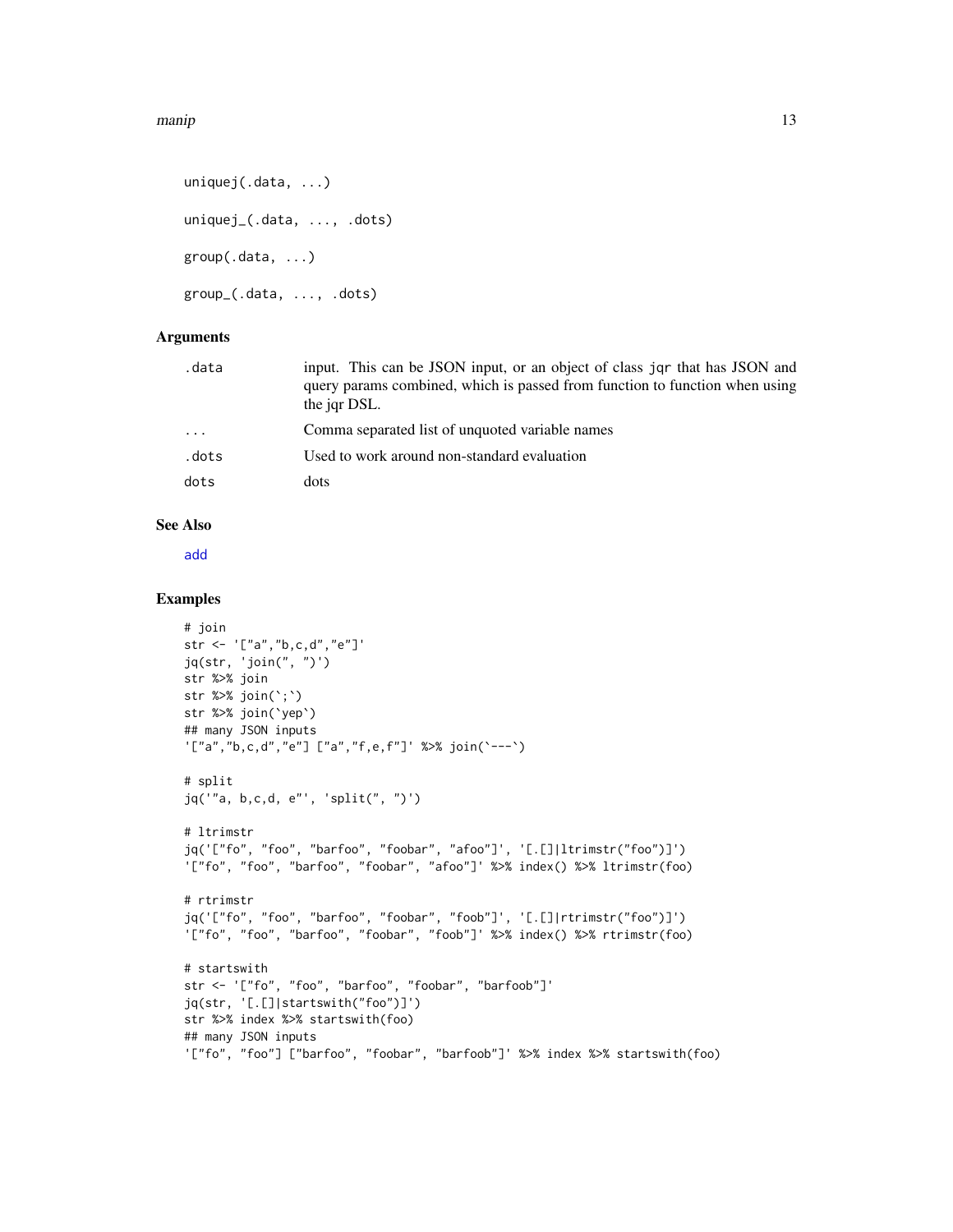```
# endswith
jq(str, '[.[]|endswith("foo")]')
str %>% index %>% endswith(foo)
str %>% index %>% endswith_("foo")
str %>% index %>% endswith(bar)
str %>% index %>% endswith_("bar")
## many JSON inputs
'["fo", "foo"] ["barfoo", "foobar", "barfoob"]' %>% index %>% endswith(foo)
# get index (location) of a character
## input has to be quoted
str <- '"a,b, cd, efg, hijk"'
str %>% index_loc(", ")
str %>% index_loc(",")
str %>% index_loc("j")
str %>% rindex_loc(", ")
str %>% indices(", ")
# tojson, fromjson, tostring, tonumber
'[1, "foo", ["foo"]]' %>% index %>% tostring
'[1, "1"]' %>% index %>% tonumber
'[1, "foo", ["foo"]]' %>% index %>% tojson
'[1, "foo", ["foo"]]' %>% index %>% tojson %>% fromjson
# contains
'"foobar"' %>% contains("bar")
'["foobar", "foobaz", "blarp"]' %>% contains(`["baz", "bar"]`)
'["foobar", "foobaz", "blarp"]' %>% contains(`["bazzzzz", "bar"]`)
str <- '{"foo": 12, "bar":[1,2,{"barp":12, "blip":13}]}'
str %>% contains(`{foo: 12, bar: [{barp: 12}]}`)
str %>% contains(`{foo: 12, bar: [{barp: 15}]}`)
# unique
'[1,2,5,3,5,3,1,3]' %>% uniquej
str <- '[{"foo": 1, "bar": 2}, {"foo": 1, "bar": 3}, {"foo": 4, "bar": 5}]'
str %>% uniquej(foo)
str %>% uniquej_("foo")
'["chunky", "bacon", "kitten", "cicada", "asparagus"]' %>% uniquej(length)
# group
x <- '[{"foo":1, "bar":10}, {"foo":3, "bar":100}, {"foo":1, "bar":1}]'
x %>% group(foo)
x %>% group_("foo")
```
maths *Math operations*

#### Description

Math operations

<span id="page-13-0"></span>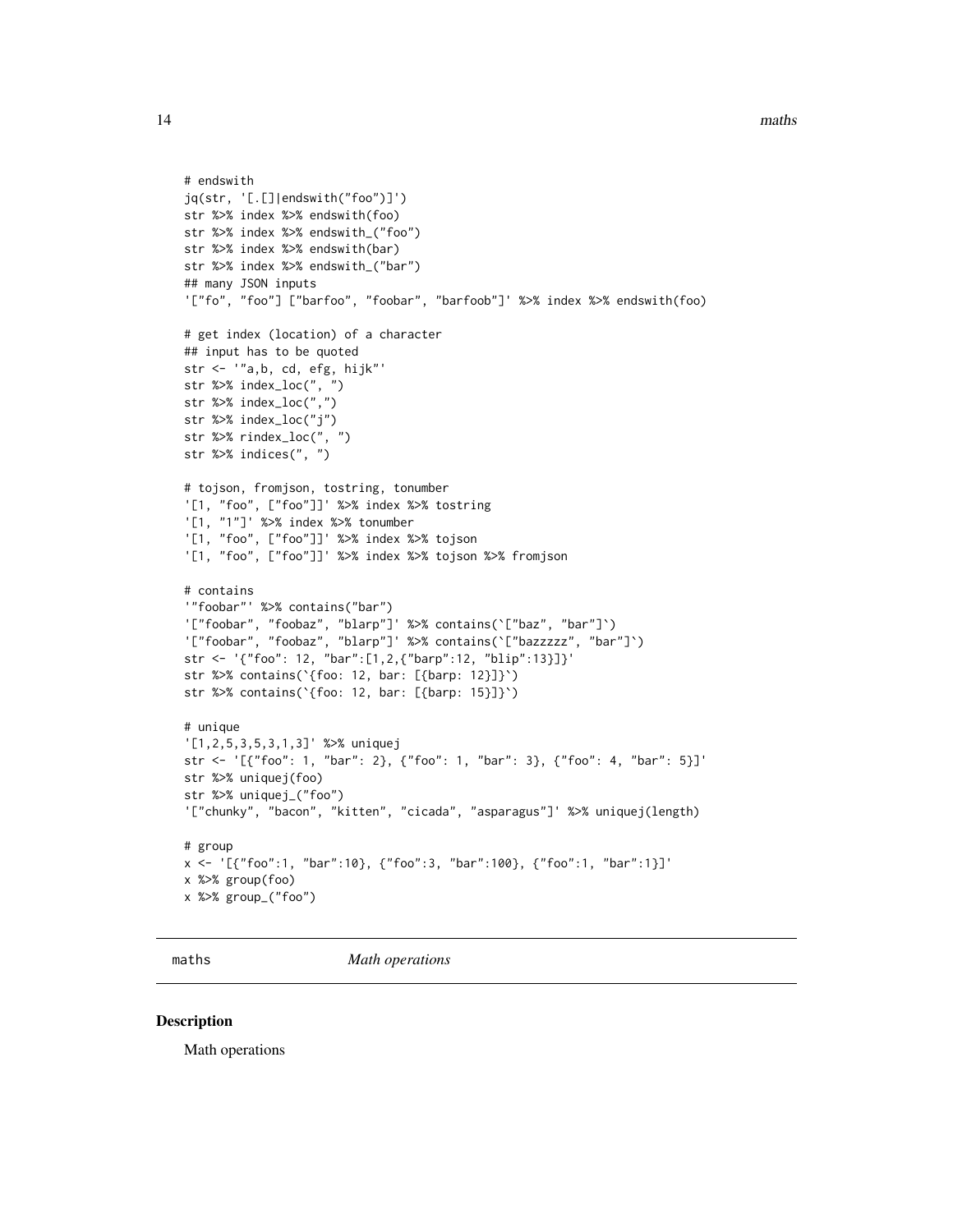maths and the contract of the contract of the contract of the contract of the contract of the contract of the contract of the contract of the contract of the contract of the contract of the contract of the contract of the

#### Usage

```
do(.data, ...)
do_(.data, ..., .dots)
lengthj(.data)
sqrtj(.data)
floorj(.data)
minj(.data, ...)
minj_(.data, ..., .dots)
maxj(.data, ...)
maxj_(.data, ..., .dots)
ad(.data)
map(.data, ...)
map_(.data, ..., .dots)
```
#### Arguments

| .data    | input. This can be JSON input, or an object of class jor that has JSON and  |
|----------|-----------------------------------------------------------------------------|
|          | query params combined, which is passed from function to function when using |
|          | the jar DSL.                                                                |
| $\cdots$ | Comma separated list of unquoted variable names                             |
| .dots    | Used to work around non-standard evaluation                                 |
| dots     | dots                                                                        |
|          |                                                                             |

```
# do math
jq('{"a": 7}', '.a + 1')
# adding null gives back same result
jq('{"a": 7}', '.a + null')
jq('{"a": 7}', '.a += 1')
'\{'a'': 7}' \ %>% do(.a + 1)
# '{"a": 7}' %>% do(.a += 1) # this doesn't work quite yet
'\{'a''}: [1,2], "b": [3,4]}' %>% do(.a + .b)
'\{\text{``a''}: [1,2], \text{``b''}: [3,4]\}' %>% do(.a - .b)
'\{'a'': 3}' \ %>% do(4 - .a)
'["xml", "yaml", "json"]' %>% do('. - ["xml", "yaml"]')
'5' %>% do(10 / . * 3)
## many JSON inputs
```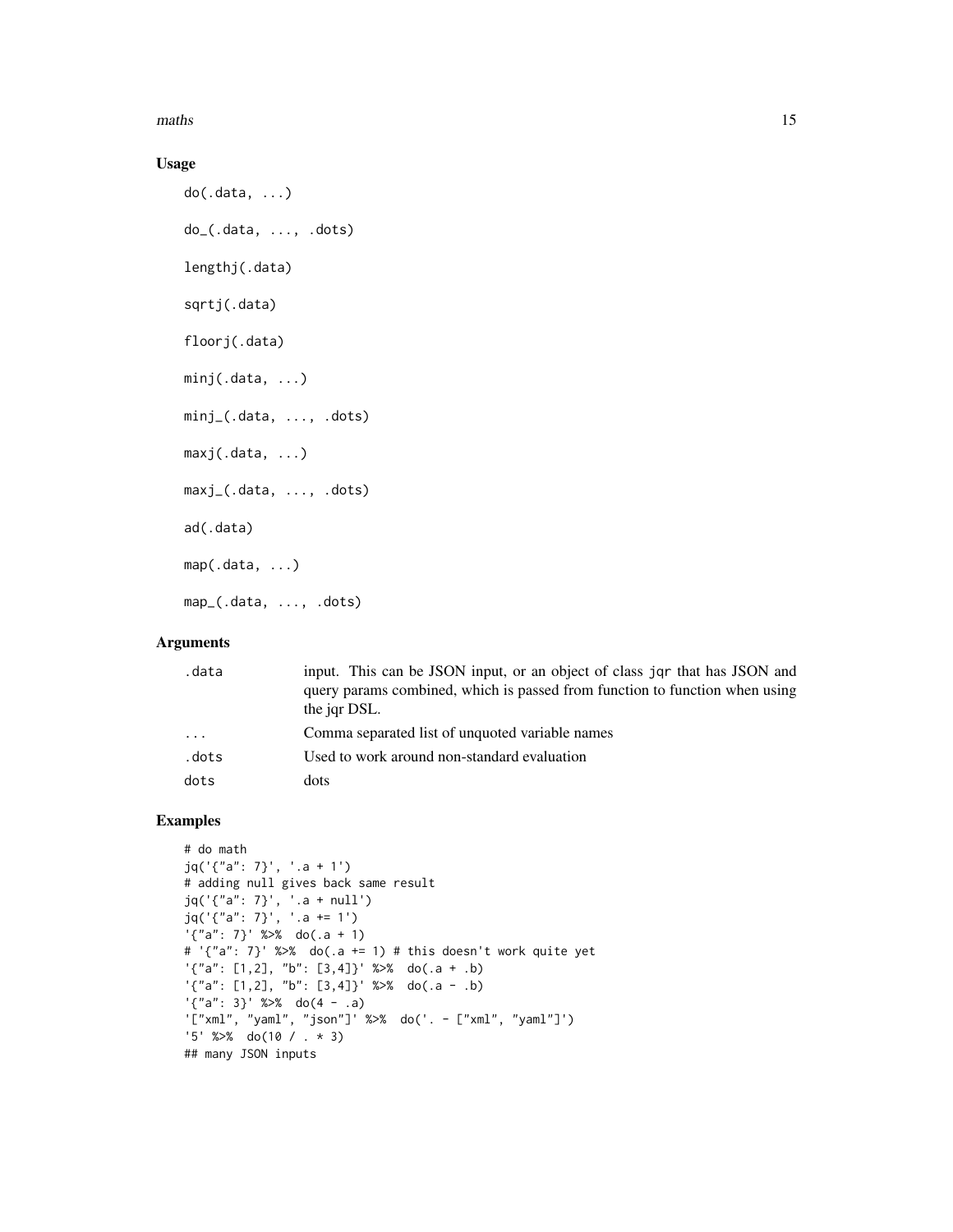```
'\{'a''}: [1,2], "b": [3,4]} {"a": [1,5], "b": [3,10]}' %>% do(.a + .b)
# comparisons
'[5,4,2,7]' %>% index() %>% do(. < 4)
'[5,4,2,7]' %>% index() %>% do(. > 4)
'[5,4,2,7]' %>% index() %>% do(. <= 4)
'[5,4,2,7]' %>% index() %>% do(. >= 4)
'[5,4,2,7]' %>% index() %>% do(. == 4)
'[5,4,2,7]' %>% index() %>% do(. != 4)
## many JSON inputs
'[5,4,2,7] [4,3,200,0.1]' %>% index() %>% do(. < 4)
# length
'[[1,2], "string", {"a":2}, null]' %>% index %>% lengthj
# sqrt
'9' %>% sqrtj
## many JSON inputs
'9 4 5' %>% sqrtj
# floor
'3.14159' %>% floorj
## many JSON inputs
'3.14159 30.14 45.9' %>% floorj
# find minimum
'[5,4,2,7]' %>% minj
'[{"foo":1, "bar":14}, {"foo":2, "bar":3}]' %>% minj
'[{"foo":1, "bar":14}, {"foo":2, "bar":3}]' %>% minj(foo)
'[{"foo":1, "bar":14}, {"foo":2, "bar":3}]' %>% minj(bar)
## many JSON inputs
'[{"foo":1}, {"foo":14}] [{"foo":2}, {"foo":3}]' %>% minj(foo)
# find maximum
'[5,4,2,7]' %>% maxj
'[{"foo":1, "bar":14}, {"foo":2, "bar":3}]' %>% maxj
'[{"foo":1, "bar":14}, {"foo":2, "bar":3}]' %>% maxj(foo)
'[{"foo":1, "bar":14}, {"foo":2, "bar":3}]' %>% maxj(bar)
## many JSON inputs
'[{"foo":1}, {"foo":14}] [{"foo":2}, {"foo":3}]' %>% maxj(foo)
# increment values
## requires special % operators, they get escaped internally
'{"foo": 1}' %>% do(.foo %+=% 1)
'{"foo": 1}' %>% do(.foo %-=% 1)
'{"foo": 1}' %>% do(.foo %*=% 4)
'{"foo": 1}' %>% do(.foo %/=% 10)
'{"foo": 1}' %>% do(.foo %//=% 10)
### fix me - %= doesn't work
# '{"foo": 1}' %>% do(.foo %%=% 10)
## many JSON inputs
'{"foo": 1} {"foo": 2} {"foo": 3}' %>% do(.foo %+=% 1)
```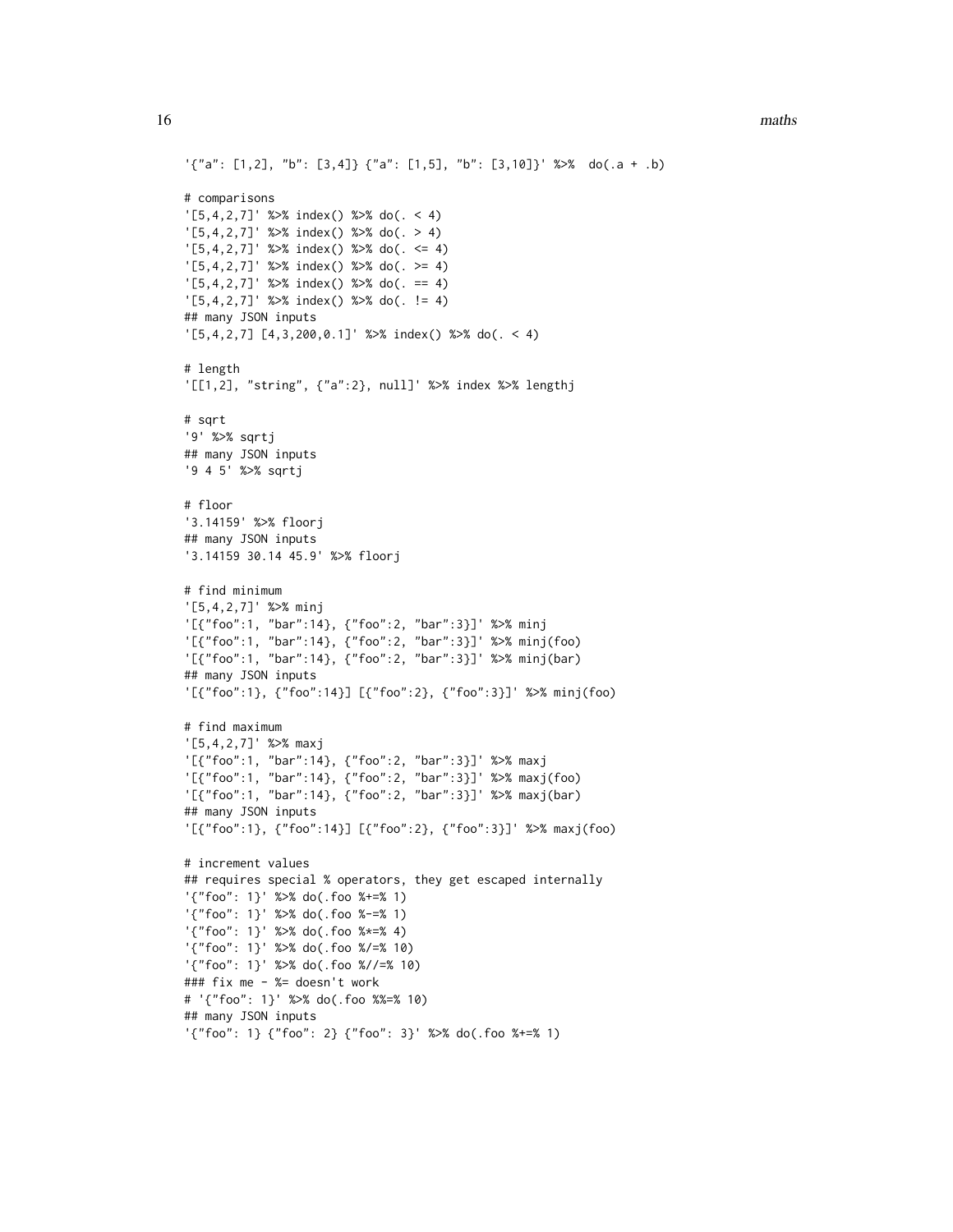<span id="page-16-0"></span>paths and the contract of the contract of the contract of the contract of the contract of the contract of the contract of the contract of the contract of the contract of the contract of the contract of the contract of the

```
# add
'["a","b","c"]' %>% ad
'[1, 2, 3]' %>% ad
'[]' %>% ad
## many JSON inputs
'["a","b","c"] ["d","e","f"]' %>% ad
# map
## as far as I know, this only works with numbers, thus it's
## in the maths section
'[1, 2, 3]' %>% map(.+1)
'[1, 2, 3]' %>% map(./1)
'[1, 2, 3]' %>% map(.*4)
# many JSON inputs
'[1, 2, 3] [100, 200, 300] [1000, 2000, 30000]' %>% map(.+1)
```
paths *Outputs paths to all the elements in its input*

#### Description

Outputs paths to all the elements in its input

#### Usage

paths(.data)

#### Arguments

.data input

#### Examples

```
'[1,[[],{"a":2}]]' %>% paths
'[{"name":"JSON", "good":true}, {"name":"XML", "good":false}]' %>% paths
```
<span id="page-16-1"></span>peek *Peek at a query*

#### Description

Prints the query resulting from jq all in one character string just as you would execute it on the command line. Output gets class of json, and pretty prints to the console for easier viewing.

#### Usage

peek(.data)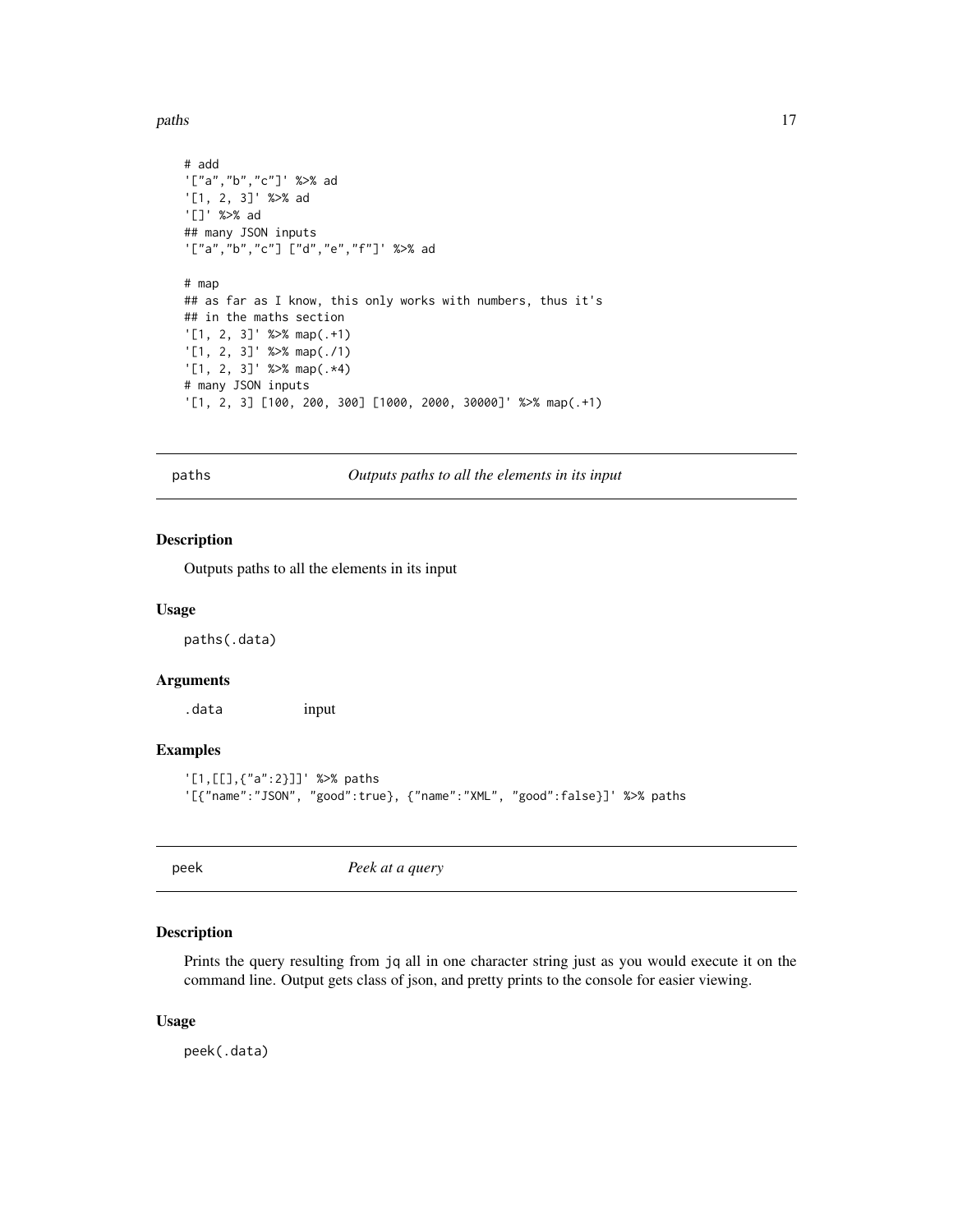#### <span id="page-17-0"></span>Arguments

.data (list) input, using higher level interface

### See Also

[jq](#page-6-1).

#### Examples

'{"a": 7}' %>% do(.a + 1) %>% peek '[8,3,null,6]' %>% sortj %>% peek

#### rangej *Produce range of numbers*

#### Description

Produce range of numbers

#### Usage

rangej(x, array = FALSE)

#### Arguments

| x     | Input, single number or number range.  |
|-------|----------------------------------------|
| array | (logical) Create array. Default: FALSE |

```
2:4 %>% rangej
2:1000 %>% rangej
1 %>% rangej
4 %>% rangej
```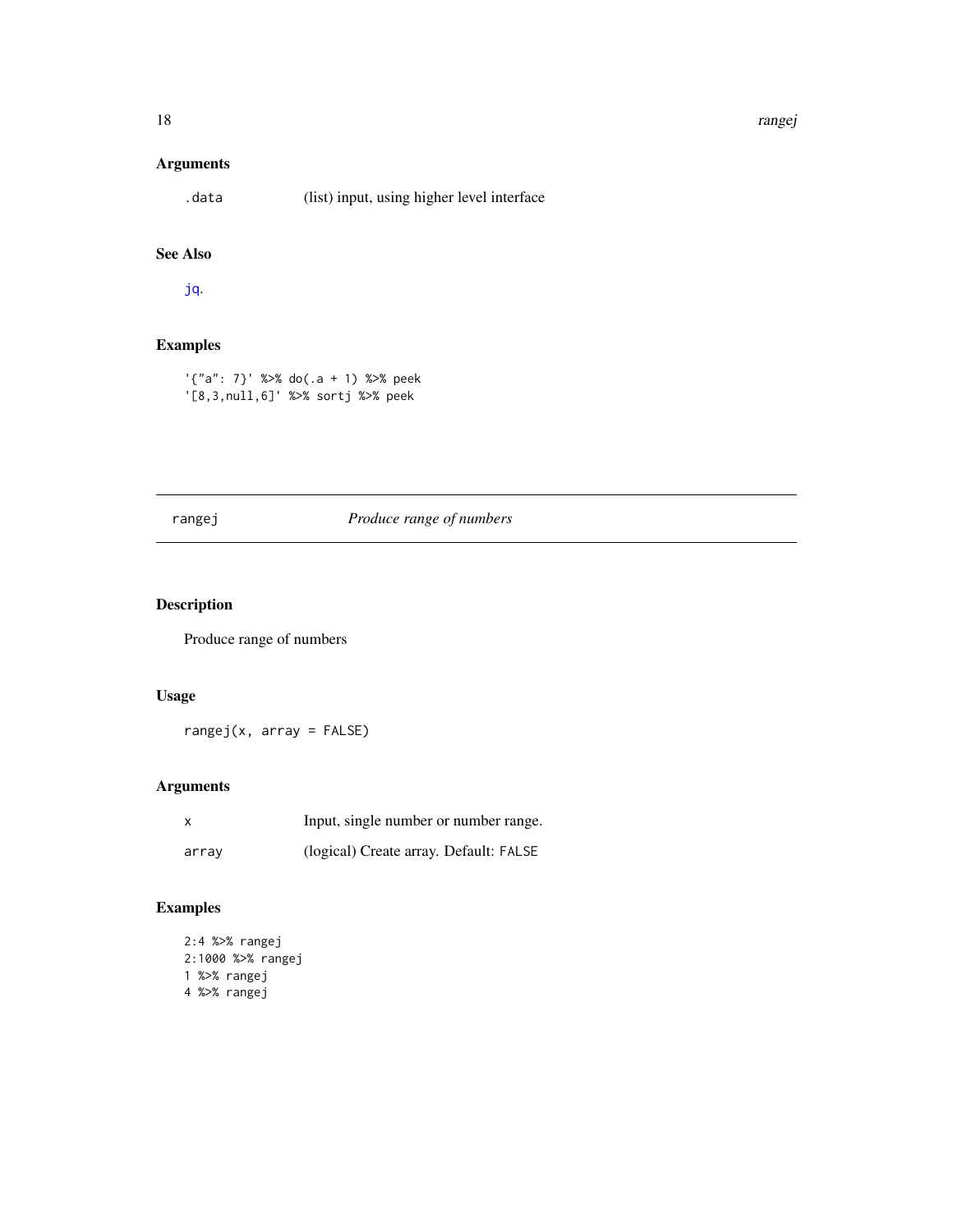<span id="page-18-0"></span>

#### Description

Search through a recursive structure - extract data from all levels

#### Usage

```
recurse(.data, ...)
recurse_(.data, ..., .dots)
```
#### Arguments

| .data | input. This can be JSON input, or an object of class jqr that has JSON and                  |
|-------|---------------------------------------------------------------------------------------------|
|       | query params combined, which is passed from function to function when using<br>the jar DSL. |
|       |                                                                                             |
| .     | Comma separated list of unquoted variable names                                             |
| .dots | Used to work around non-standard evaluation                                                 |
| dots  | dots                                                                                        |

#### Examples

```
x <- '{"name": "/", "children": [
  {"name": "/bin", "children": [
    {"name": "/bin/ls", "children": []},
    {"name": "/bin/sh", "children": []}]},
 {"name": "/home", "children": [
    {"name": "/home/stephen", "children": [
     {"name": "/home/stephen/jq", "children": []}]}]}]}'
x %>% recurse(.children[]) %>% select(name)
x %>% recurse(.children[]) %>% select(name) %>% string
```
select *Select variables*

#### Description

Select variables

#### Usage

select(.data, ...)

select\_(.data, ..., .dots)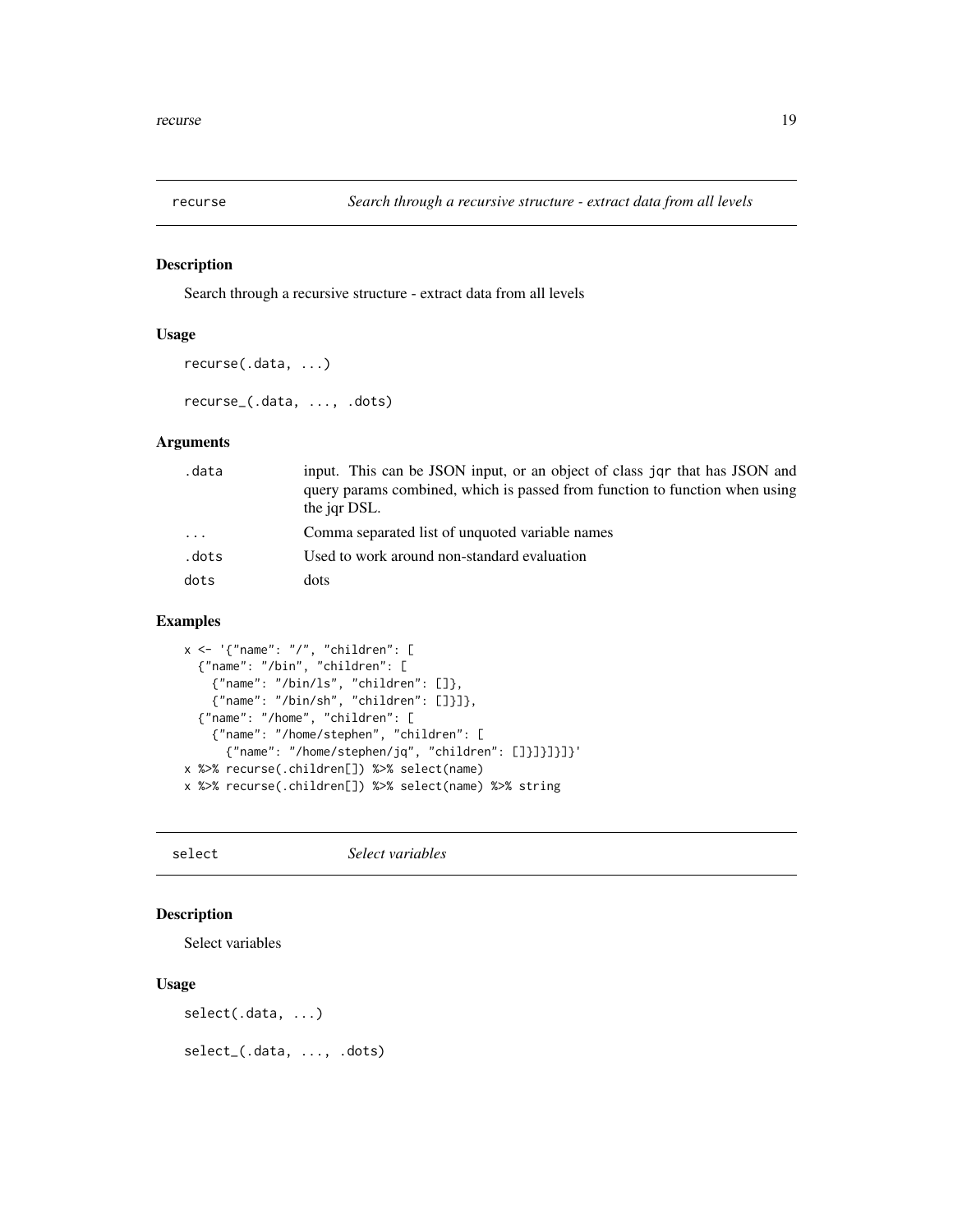#### <span id="page-19-0"></span>Arguments

| .data   | input. This can be JSON input, or an object of class jqr that has JSON and<br>query params combined, which is passed from function to function when using<br>the jqr DSL. |
|---------|---------------------------------------------------------------------------------------------------------------------------------------------------------------------------|
| $\cdot$ | Comma separated list of unquoted variable names                                                                                                                           |
| .dots   | Used to work around non-standard evaluation                                                                                                                               |
| dots    | dots                                                                                                                                                                      |

#### Examples

```
'{"foo": 5, "bar": 7}' %>% select(a = .foo) %>% peek
'{"foo": 5, "bar": 7}' %>% select(a = .foo)
# using json dataset, just first element
x <- commits %>% index(0)
x %>%
   select(message = .commit.message, name = .commit.committer.name)
x %>% select(sha = .commit.tree.sha, author = .author.login)
# using json dataset, all elements
x <- index(commits)
x %>% select(message = .commit.message, name = .commit.committer.name)
x %>% select(sha = .sha, name = .commit.committer.name)
# many JSON inputs
'{"foo": 5, "bar": 7} {"foo": 50, "bar": 7} {"foo": 500, "bar": 7}' %>%
  select(hello = .foo)
```
sortj *Sort and related*

#### Description

Sort and related

#### Usage

```
sortj(.data, ...)
sortj_(.data, ..., .dots)
reverse(.data)
```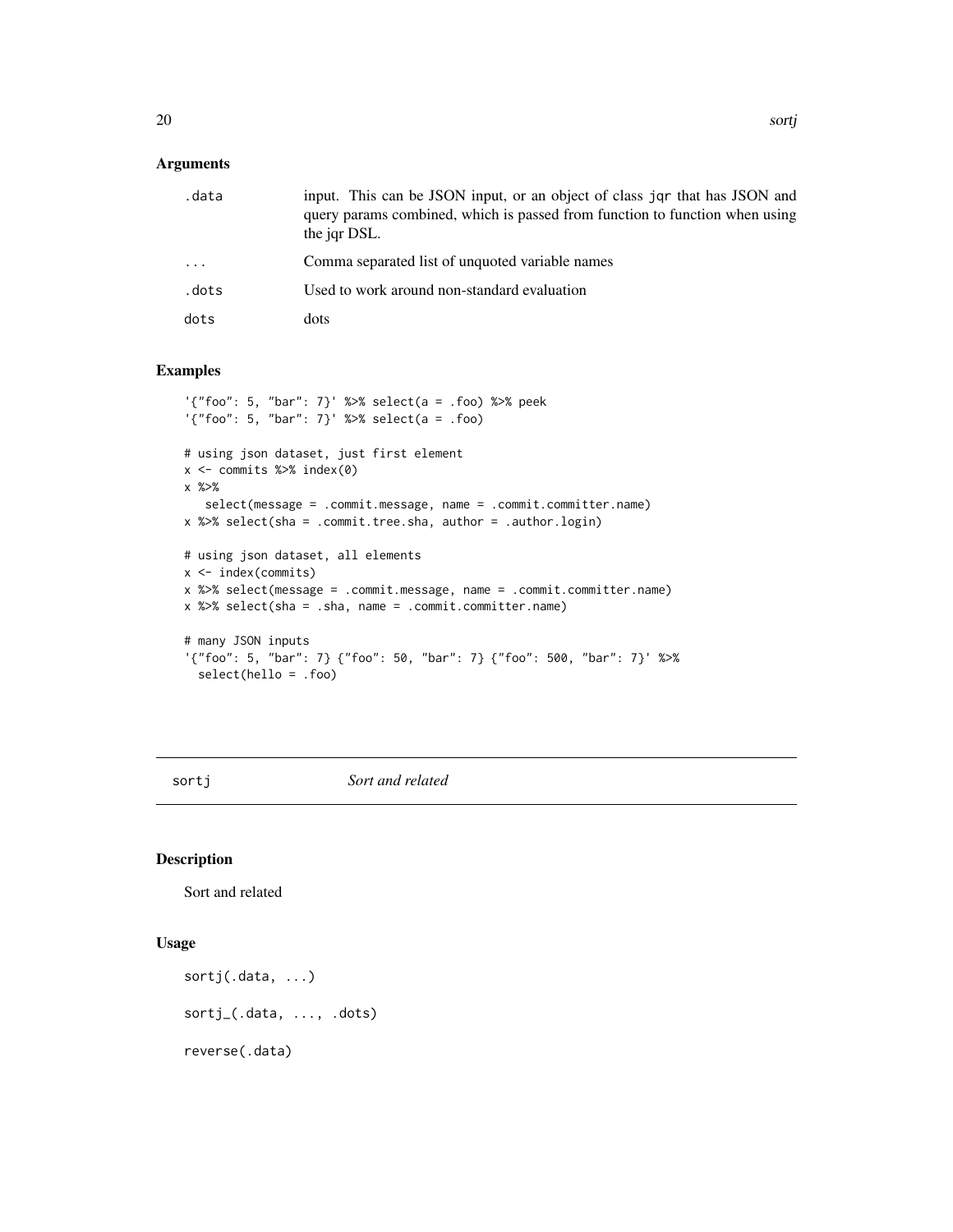#### <span id="page-20-0"></span>string 21

#### Arguments

| .data                   | input. This can be JSON input, or an object of class jor that has JSON and<br>query params combined, which is passed from function to function when using<br>the jar DSL. |
|-------------------------|---------------------------------------------------------------------------------------------------------------------------------------------------------------------------|
| $\cdot$ $\cdot$ $\cdot$ | Comma separated list of unquoted variable names                                                                                                                           |
| .dots                   | Used to work around non-standard evaluation                                                                                                                               |
| dots                    | dots                                                                                                                                                                      |

#### Examples

```
# sort
'[8,3,null,6]' %>% sortj
'[{"foo":4, "bar":10}, {"foo":3, "bar":100}, {"foo":2, "bar":1}]' %>%
 sortj(foo)
# reverse order
'[1,2,3,4]' %>% reverse
# many JSON inputs
'[{"foo":7}, {"foo":4}] [{"foo":300}, {"foo":1}] [{"foo":2}, {"foo":1}]' %>%
 sortj(foo)
'[1,2,3,4] [10,20,30,40] [100,200,300,4000]' %>%
 reverse
```

|  |  |  |  | string |  |  |
|--|--|--|--|--------|--|--|
|--|--|--|--|--------|--|--|

#### <span id="page-20-1"></span>string *Give back a character string*

#### Description

Give back a character string

#### Usage

string(.data)

#### Arguments

.data (list) input, using higher level interface

#### See Also

[peek](#page-16-1)

#### Examples

'{"a": 7}' %>% do(.a + 1) %>% string '[8,3,null,6]' %>% sortj %>% string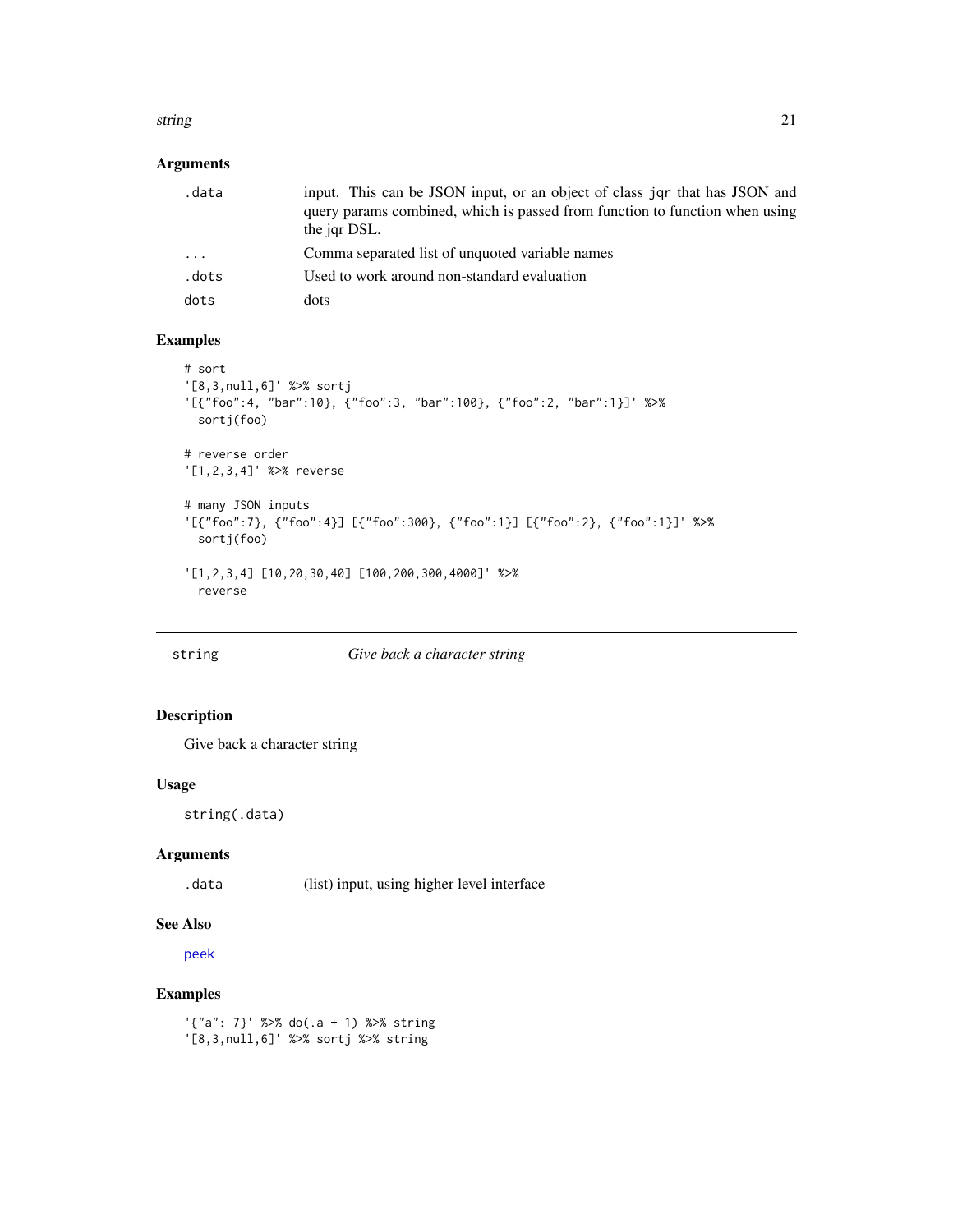<span id="page-21-0"></span>

#### Description

Types and related functions

#### Usage

types(.data)

type(.data, ...)

type\_(.data, ..., .dots)

#### Arguments

| .data                   | input. This can be JSON input, or an object of class jar that has JSON and<br>query params combined, which is passed from function to function when using<br>the jar DSL. |
|-------------------------|---------------------------------------------------------------------------------------------------------------------------------------------------------------------------|
| $\cdot$ $\cdot$ $\cdot$ | Comma separated list of unquoted variable names                                                                                                                           |
| .dots                   | Used to work around non-standard evaluation                                                                                                                               |
| dots                    | dots                                                                                                                                                                      |

#### Examples

# get type information for each element jq('[0, false, [], {}, null, "hello"]', 'map(type)') '[0, false, [], {}, null, "hello"]' %>% types '[0, false, [], {}, null, "hello", true, [1,2,3]]' %>% types

# select elements by type jq('[0, false, [], {}, null, "hello"]', '.[] | numbers,booleans') '[0, false, [], {}, null, "hello"]' %>% index() %>% type(booleans)

vars *Variables*

#### Description

Variables

#### Usage

vars(.data, ...)

vars\_(.data, ..., .dots)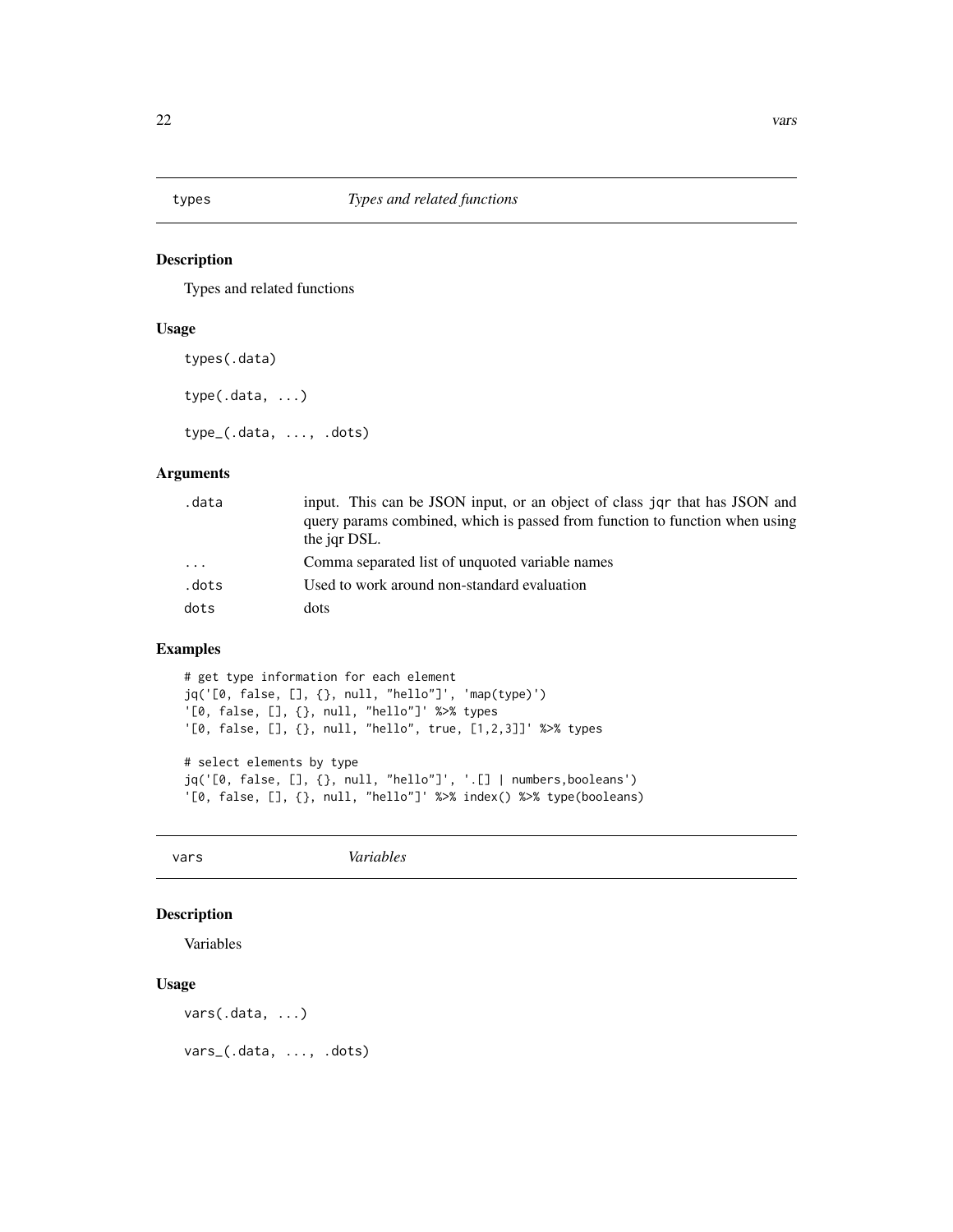#### vars 23

### Arguments

| .data                   | input. This can be JSON input, or an object of class jqr that has JSON and<br>query params combined, which is passed from function to function when using<br>the jar DSL. |
|-------------------------|---------------------------------------------------------------------------------------------------------------------------------------------------------------------------|
| $\cdot$ $\cdot$ $\cdot$ | Comma separated list of unquoted variable names                                                                                                                           |
| .dots                   | Used to work around non-standard evaluation                                                                                                                               |
| dots                    | dots                                                                                                                                                                      |

```
x < - '{
 "posts": [
  {"title": "Frist psot", "author": "anon"},
   {"title": "A well-written article", "author": "person1"}
 ],
 "realnames": {
   "anon": "Anonymous Coward",
   "person1": "Person McPherson"
 }
}'
x %>% dotstr(posts[])
x %>% dotstr(posts[]) %>% string
x %>% vars(realnames = names) %>% dotstr(posts[]) %>%
   select(title, author = "$names[.author]")
```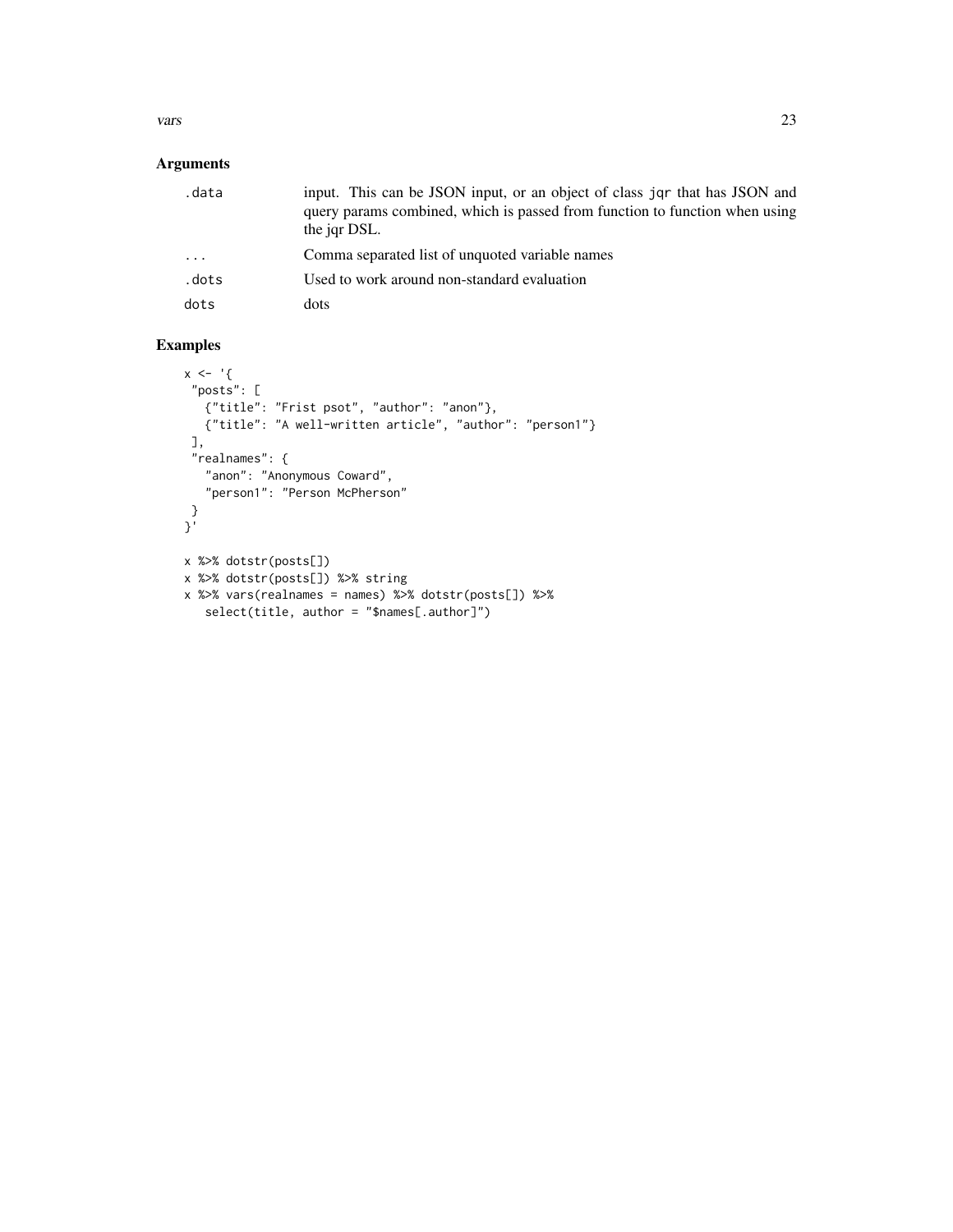# <span id="page-23-0"></span>Index

∗Topic datasets commits , [4](#page-3-0) ad *(*maths *)* , [14](#page-13-0) add , *[13](#page-12-0)* allj *(*logicaltests *)* , [11](#page-10-0) anyj *(*logicaltests *)* , [11](#page-10-0) at , [2](#page-1-0) at\_ *(*at *)* , [2](#page-1-0) combine , [3](#page-2-0) commits , [4](#page-3-0) contains *(*manip *)* , [11](#page-10-0) contains\_ *(*manip *)* , [11](#page-10-0) del *(*keys *)* , [10](#page-9-0) del\_ *(*keys *)* , [10](#page-9-0) do *(*maths *)* , [14](#page-13-0) do\_ *(*maths *)* , [14](#page-13-0) dot , [4](#page-3-0) dot\_ *(*dot *)* , [4](#page-3-0) dotindex *(*index *)* , [5](#page-4-0) dotindex\_ *(*index *)* , [5](#page-4-0) dotstr *(*dot *)* , [4](#page-3-0) dotstr\_ *(*dot *)* , [4](#page-3-0) endswith *(*manip *)* , [11](#page-10-0) endswith\_ *(*manip *)* , [11](#page-10-0) flags *(*jq\_flags *)* , [9](#page-8-0) floorj *(*maths *)* , [14](#page-13-0) fromjson *(*manip *)* , [11](#page-10-0) funs, [5](#page-4-0) group *(*manip *)* , [11](#page-10-0) group\_ *(*manip *)* , [11](#page-10-0) haskey *(*keys *)* , [10](#page-9-0) haskey\_ *(*keys *)* , [10](#page-9-0) index , [5](#page-4-0)

index\_ *(*index *)* , [5](#page-4-0) index\_loc *(*manip *)* , [11](#page-10-0) index\_loc\_ *(*manip *)* , [11](#page-10-0) indexif *(*index *)* , [5](#page-4-0) indexif\_ *(*index *)* , [5](#page-4-0) indices *(*manip *)* , [11](#page-10-0) indices\_ *(*manip *)* , [11](#page-10-0) join *(*manip *)* , [11](#page-10-0) join\_ *(*manip *)* , [11](#page-10-0) jq , [7](#page-6-0) , *[8](#page-7-0)* , *[18](#page-17-0)* jq\_flags , *[7](#page-6-0)* , [9](#page-8-0) jqr , [8](#page-7-0) jqr-package *(*jqr *)* , [8](#page-7-0) keys , [10](#page-9-0) lengthj *(*maths *)* , [14](#page-13-0) logicaltests , [11](#page-10-0) ltrimstr *(*manip *)* , [11](#page-10-0) ltrimstr\_ *(*manip *)* , [11](#page-10-0) manip , [11](#page-10-0) map *(*maths *)* , [14](#page-13-0) map\_ *(*maths *)* , [14](#page-13-0) maths , [14](#page-13-0) maxj *(*maths *)* , [14](#page-13-0) maxj\_ *(*maths *)* , [14](#page-13-0) minj *(*maths *)* , [14](#page-13-0) minj\_ *(*maths *)* , [14](#page-13-0) paths , [17](#page-16-0) peek , *[7](#page-6-0)* , [17](#page-16-0) , *[21](#page-20-0)* rangej, [18](#page-17-0) recurse , [19](#page-18-0) recurse\_ *(*recurse *)* , [19](#page-18-0) reverse *(*sortj *)* , [20](#page-19-0) rindex\_loc *(*manip *)* , [11](#page-10-0) rindex\_loc\_ *(*manip *)* , [11](#page-10-0) rtrimstr *(*manip *)* , [11](#page-10-0)